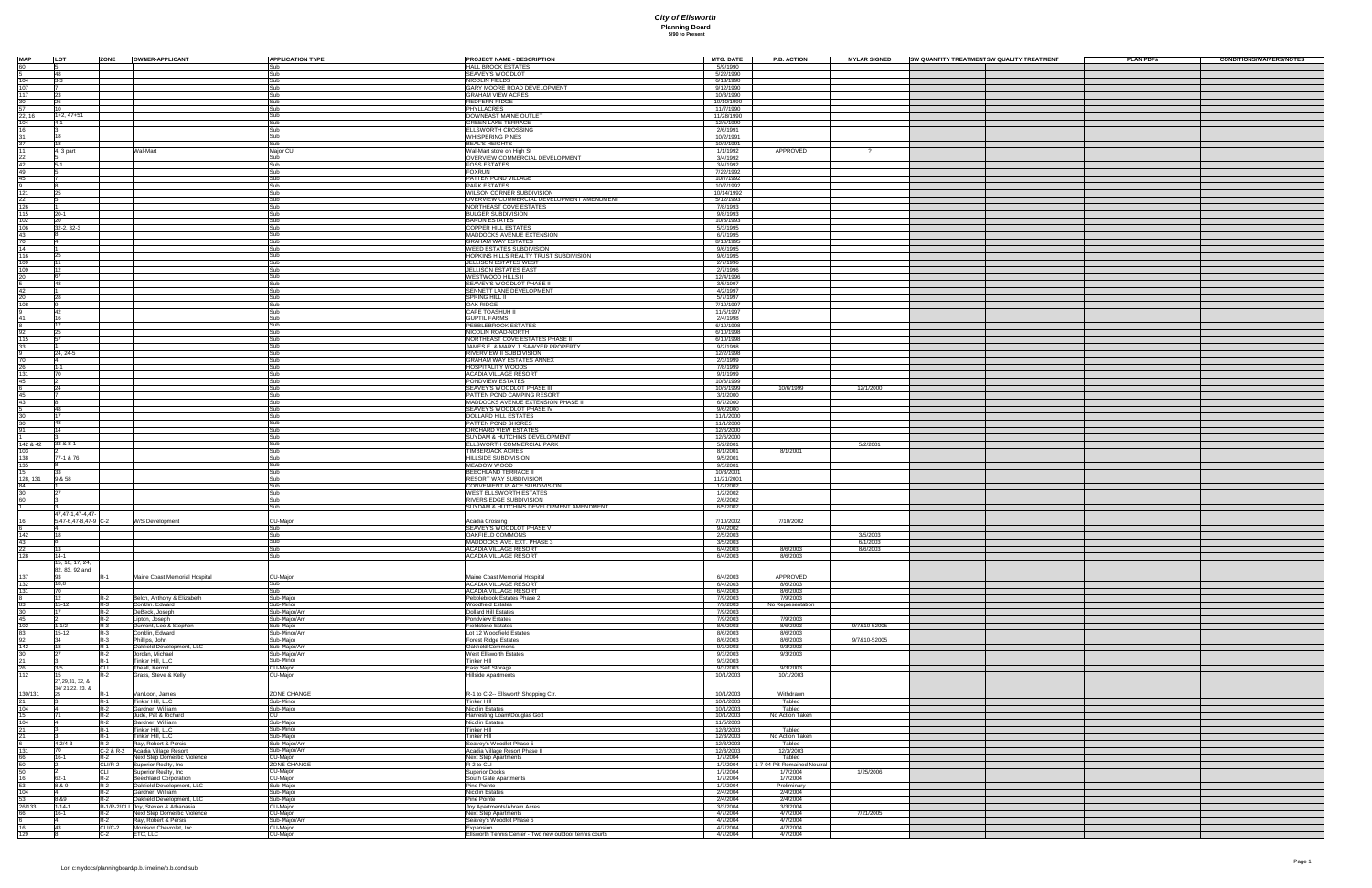| <b>MAP</b>                 | <b>ILOT</b>               | <b>ZONE</b>      | OWNER-APPLICANT                                                      | <b>APPLICATION TYPE</b>                                | <b>PROJECT NAME - DESCRIPTION</b>                                                                     | <b>MTG. DATE</b>       | <b>P.B. ACTION</b>                                          | <b>MYLAR SIGNED</b>              | <b>SW QUANTITY TREATMENTSW QUALITY TREATMENT</b> | <b>PLAN PDFs</b> | <b>CONDITIONS/WAIVERS/NOTES</b> |
|----------------------------|---------------------------|------------------|----------------------------------------------------------------------|--------------------------------------------------------|-------------------------------------------------------------------------------------------------------|------------------------|-------------------------------------------------------------|----------------------------------|--------------------------------------------------|------------------|---------------------------------|
|                            |                           |                  | Tinker Hill, LLC<br>Staples, Richard                                 | Sub-Major<br>Sub-Minor                                 | Tinker Hill<br><b>Staples Minor</b>                                                                   | 5/5/2004<br>5/5/2004   | 5/5/2004<br>5/5/2004                                        |                                  |                                                  |                  |                                 |
|                            |                           |                  | Ray, Robert & Persis                                                 | Sub-Major                                              | <b>North Bend Estates</b>                                                                             | 6/2/2004               | 6-2-04 Preliminary                                          |                                  |                                                  |                  |                                 |
|                            |                           |                  | R H Foster Energy, LLC                                               | <b>CU-Major</b>                                        | Addition to Hilltop Mobil<br>Addition to Hilltop Mobil                                                | 6/2/2004<br>6/29/2004  | 6-2-04 Tabled<br>6/29/2004                                  |                                  |                                                  |                  |                                 |
|                            |                           |                  | R H Foster Energy, LLC<br>Sarosi, James                              | CU-Major<br>ZONE CHANGE                                | CLI to R-2                                                                                            | 7/7/2004               | Rec. to CC Denied                                           |                                  |                                                  |                  |                                 |
|                            |                           |                  | <b>Associated Builders</b>                                           | Sub-Major/Am<br>Sub-Major                              | <b>Beechland Terraces Phase II</b>                                                                    | 7/7/2004               | 7/7/2004<br>7/7/2004                                        |                                  |                                                  |                  |                                 |
|                            |                           | CH.              | Ray, Robert & Persis<br>DownEast Family YMCA                         | CU-Major                                               | North Bend Estates<br>Portable Classroom                                                              | 7/7/2004<br>7/7/2004   | 7/7/2004                                                    |                                  |                                                  |                  |                                 |
|                            |                           |                  | <b>Hancock Franklin Surety</b>                                       | Sub-Minor                                              |                                                                                                       | 8/4/2004               | 8/4/2004                                                    | 8/4/2004                         |                                                  |                  |                                 |
|                            | $1 - 5$<br>4-14           |                  | Springer, Douglas<br>Ray, Robert & Persis                            | CU-Major<br>Sub-Major                                  | <b>Gym Center</b><br>Seavey's Woodlot Phase VI                                                        | 8/4/2004<br>8/4/2004   | <b>Illegal Subdivision</b>                                  |                                  |                                                  |                  |                                 |
|                            |                           |                  | Scott, Pauline & Albert                                              | <b>CU-Major</b>                                        | 3,200 sq ft Meeting Hall                                                                              | 9/1/2004               |                                                             |                                  |                                                  |                  |                                 |
|                            |                           |                  | Springer, Douglas<br>Tinker Hill, LLC                                | <b>CU-Major</b><br>Sub-Major/Am                        | 6,500 sq ft Gym Center<br><b>Tinker Hill</b>                                                          | 9/1/2004<br>9/1/2004   | 9/1/2004                                                    | X                                |                                                  |                  |                                 |
|                            |                           |                  | Jordan, Patrick                                                      | Sub-Major                                              | <b>Bridgetwin Estates</b>                                                                             | 9/1/2004               |                                                             |                                  |                                                  |                  |                                 |
|                            |                           |                  | Jude, Pat & Richard<br>Kitchen, Joseph & Donna                       | CU-Major<br>Sub-Major                                  | Harvest Loam<br><b>Timberlake Acres</b>                                                               | 9/1/2004<br>10/6/2004  | 9/1/2004<br>PRELIMINARY                                     | N/A                              |                                                  |                  |                                 |
|                            |                           |                  | Tinker Hill, LLC                                                     | Sub-Major/Am                                           | Tinker Hill                                                                                           | 10/6/2004              | 10/6/2004                                                   | 1/1/1900                         |                                                  |                  |                                 |
|                            |                           |                  | Jordan, Patrick<br>Kevin Ireland/George Dunn                         | Sub-Major<br>Sub-Major                                 | <b>Bridgetwin Estates</b>                                                                             | 10/6/2004<br>10/6/2004 | 10/6/2004<br>Waived rights to Lamoine                       | 4/5/2006<br>N/A                  |                                                  |                  |                                 |
|                            |                           |                  | Superior Realty, Inc                                                 | CU-Major<br>CU-Major                                   | <b>Commercial Park</b>                                                                                | 1/5/2005               | 1/5/2005                                                    | 1/25/2006                        |                                                  |                  |                                 |
|                            |                           |                  | McCullough, Andrew<br>Grant, Robert C                                | ZONE CHANGE                                            | <b>Professional Office</b><br>$R-2$ to $R-1$                                                          | 1/5/2005<br>1/5/2005   | <1,500 sq ft/CEO<br>Recommend to City Council               | N/A<br>N/A                       |                                                  |                  |                                 |
|                            |                           |                  | Kitchen, Joseph & Donna                                              | Sub-Major                                              | Timberlake Acres                                                                                      | 2/2/2005               | 2/2/2005                                                    | 9/7/2005                         |                                                  |                  |                                 |
| 26/133                     | $1/14-1$                  | $R-2/CLI$        | R-1/R-2/CLI Joy, Steven & Athanasia<br>Gaspar, Adelbert              | Sub-Major                                              | <b>Joy Acres</b><br>Eastward Plaza Expansion- 4,900 sq ft expansion                                   | 3/2/2005<br>3/2/2005   | No representation<br>APPROVED                               | N/A<br>3/2/2005                  |                                                  |                  |                                 |
|                            |                           | २-2/CLI          | Jordan, Michael                                                      | CU-Major<br>Sub-Major                                  | North Ellsworth Estates                                                                               | 3/2/2005               | PRELIMINARY                                                 | N/A                              |                                                  |                  |                                 |
|                            | 28(p/o)                   |                  | Deer Meadow, LLC<br>Jordan, Patrick & Rhonda                         | Sub-Major<br>Sub-Major                                 | Deer Meadows<br><b>Maine Estates</b>                                                                  | 3/2/2005<br>3/2/2005   | 4/13/2005<br>PRELIMINARY                                    | 7/14/2005<br>N/A                 |                                                  |                  |                                 |
|                            |                           | $R-2/CLI$        | Jordan, Michael                                                      | Sub-Major                                              | North Ellsworth Estates                                                                               | 4/6/2005               | 4/6/2005                                                    | 9/7/2005                         |                                                  |                  |                                 |
|                            | $47-7$<br>55/37           |                  | Shapazian, Vernon<br><b>Ellsworth Falls Lumber</b>                   | CU-Major<br>CU-Major                                   | 12,000 sq ft expansion                                                                                | 4/6/2005               | 4/6/2005<br>4/6/2005                                        | 5/4/2005<br>7/21/2005            |                                                  |                  |                                 |
| 138/141<br>$\frac{43}{16}$ |                           |                  | Grant, Robert C                                                      | Sub-Major                                              | 29,484 sq ft expansion<br>Maddocks Avenue Extension-Phase 4                                           | 4/6/2005<br>4/6/2005   | <b>APPROVED</b>                                             | 7/6/2005                         |                                                  |                  |                                 |
|                            | 8,18,20                   |                  | King, Nancy J.T.                                                     |                                                        | <b>Blueberry Hill</b>                                                                                 | 4/6/2005               | Tabled                                                      | N/A                              |                                                  |                  |                                 |
|                            |                           |                  | Scott, Pauline & Albert<br><b>Sinclair Builders</b>                  | Sub-Major<br>CU-Major<br>ZONE CHANGE                   | 3,200 Rental Hall<br>$I-1$ to R-2                                                                     | 4/13/2005<br>4/13/2005 | 4/13/2005<br>Recommend to City Council                      | 7/14/2005<br>N/A                 |                                                  |                  |                                 |
|                            | $16-1$                    |                  | Next Step Domestic Violence                                          | CU-Major                                               | 1,624 sq ft Office Building                                                                           | 4/13/2005              | 4/13/2005                                                   | 6/1/2005                         |                                                  |                  |                                 |
|                            | 28(p/o)                   |                  | Deer Meadow, LLC<br>Jordan, Patrick                                  | Sub-Major<br>Sub-Major                                 | Deer Meadows<br><b>Maine Estates</b>                                                                  | 4/13/2005<br>4/13/2005 | 4/13/2005<br>4/13/2005                                      | 7/15/2005<br>4/5/2006            |                                                  |                  |                                 |
|                            |                           |                  | Tinker Hill, LLC                                                     | Sub-Major/Am                                           | Tinker Hill                                                                                           | 5/4/2005               | 5-4-05 (Easement Lot 8)                                     | 5/4/2005                         |                                                  |                  |                                 |
|                            | 149.                      | R <sub>1</sub> A | Linnehan, Jr Children's Property Trust<br>Guerrieri, Cara            | <b>ZONE CHANGE</b><br><b>CU-Major</b>                  | R-2 to CLI<br>2,560 sq ft rental housing/office                                                       | 5/4/2005<br>6/1/2005   | <b>Recommend to City Council</b><br>6-1-05 Retracted        | N/A<br>N/A                       |                                                  |                  |                                 |
|                            |                           |                  | Darling's Inc.<br>Tinker Hill, LLC                                   | <b>CU-Major</b>                                        | Darling's Auto Mall- 172 sq ft retail building                                                        | 6/1/2005               | 6/1/2005                                                    | 9/7/2005                         |                                                  |                  |                                 |
|                            | 7,8 & 18                  |                  | <b>Beechland Corporation</b>                                         | Sub-Major/Am<br>Sub-Major                              | Tinker Hill<br>King Property Commercial Development                                                   | 6/1/2005<br>6/1/2005   | Sketch only<br>6-1-05 Preliminary Plan                      | N/A<br>N/A                       |                                                  |                  |                                 |
|                            |                           |                  | Grant, Robert C                                                      | Sub-Major                                              | Maddocks Avenue Extension-Phase 4                                                                     | 6/1/2005               | 6/1/2005                                                    | 7/21/2005                        |                                                  |                  |                                 |
|                            | $7,7-2,8, 18, 8$          |                  | <b>Beechland Corporation</b>                                         | CU-Major                                               | 5,500 sq ft profession office/retail                                                                  | 7/6/2005               | 7/6/2005                                                    | 9/7/2005                         |                                                  |                  |                                 |
|                            |                           | $C-2/R-2$        | <b>Beechland Corporation</b>                                         | Sub-Major                                              | King Property Commercial Development                                                                  | 7/6/2005               | 7/6/2005                                                    | 9/7/2005                         |                                                  |                  |                                 |
|                            |                           |                  | Anderson, H.A. & Tammie<br>Lipton, A. Joseph                         | <b>CU-Major</b><br>Sub-Major                           | 1,920 sq ft retail building<br>Pondview Estates Phase II                                              | 8/3/2005<br>8/3/2005   | 8-3-05 Preliminary Plan                                     | N/A<br>N/A                       |                                                  |                  |                                 |
|                            |                           |                  | Anderson, H.A. & Tammie                                              | <b>CU-Major</b>                                        | 1,920 sq ft retail building                                                                           | 9/7/2005               | 9/7/2005                                                    | CANCELLED                        |                                                  |                  |                                 |
|                            |                           |                  | Strong, Matthew & Peggy<br>Pondview Estates Ltd Partnership          | Sub-Major                                              | Pondview Estates Phase II                                                                             | 9/7/2005<br>10/5/2005  | 9/7/2005<br>10/5/2005                                       | N/A<br>11/2/2005                 |                                                  |                  |                                 |
|                            |                           | $C - 2/R - 2$    | W/S Development                                                      | <b>ZONE CHANGE</b>                                     | R-2 to C-2                                                                                            | 10/5/2005              | Recommend to City Council                                   | N/A                              |                                                  |                  |                                 |
| 103/93                     | $2 - 1/19 - 1$            |                  | Ray, Robert & Persis<br>Kitchen, Joseph & Donna                      | Sub-Major                                              | North Bend Estates Phase II<br><b>TIMBERJACK ACRES</b>                                                | 11/2/2005<br>12/7/2005 | 11-2-05 Preliminary Plan<br>12/7/2005                       | N/A<br>1/4/2006                  |                                                  |                  |                                 |
|                            |                           |                  | Ray, Robert & Persis                                                 | Sub-Major                                              | North Bend Estates Phase II                                                                           | 12/7/2005              | 12/7/2005                                                   | 1/25/2006                        |                                                  |                  |                                 |
| N/A<br>N/A                 |                           |                  | <b>CEO-Dwight Tilton</b><br>City Planner-Michele Gagnon              | Ordinance Revision<br>Ordinance Revision               | Chapter 33<br>Proposed-R1A Sec D add f & g                                                            | 12/7/2005<br>12/7/2005 | Recommend to City Council<br>Carry over to January 2006 mtg | N/A<br>N/A                       |                                                  |                  |                                 |
| N/A                        | N/A<br>IN/A               |                  | City Planner-Michele Gagnon                                          | <b>Ordinance Revision</b>                              | <b>Proposed Parking Standard-Retail</b>                                                               | 1/4/2006               | Special Mtg 1-25-06 approved                                | N/A                              |                                                  |                  |                                 |
|                            | N/A                       |                  | <b>City Planner-Michele Gagnon</b>                                   | <b>Ordinance Revision</b><br><b>Ordinance Revision</b> | R1A to allow Multi-unit res use                                                                       | 1/4/2006               | Recommend to City Council                                   | N/A                              |                                                  |                  |                                 |
|                            | IN/A                      |                  | City Planner-Michele Gagnon<br>inker Hill, LLC                       | Sub-Major                                              | Proposed Parking Standard-Retail<br>Tinker Hill Phase II/Condominiums and Community Building          | 1/25/2006<br>2/1/2006  | Recommend to City Council<br>Sketch only                    | N/A<br>N/A                       |                                                  |                  |                                 |
|                            |                           |                  | Sarosi, James & Hortense                                             | <b>CU-Major</b>                                        | 2 Duplexes                                                                                            | 2/1/2006               | Need subdivsion review                                      | N/A                              |                                                  |                  |                                 |
|                            |                           |                  | Sargent, Jason & Lucinda<br>JR Developers, LLC                       | Sub-Major<br><b>CU-Major</b>                           | 10-Lot subdivision<br>7,000 sq ft retail Advance Auto                                                 | 2/1/2006<br>2/1/2006   | Sketch only<br>roposal acceptagle use/Tabele                | N/A<br>N/A                       |                                                  |                  |                                 |
|                            | $5 - 2/5 - 3$             | CL L             | Linnehan, Jr Children's Property Trust                               | Sub-Major Revision                                     | <b>Overview Commercial Development</b>                                                                | 2/1/2006               | 2/1/2006                                                    | 4/5/2006                         |                                                  |                  |                                 |
| 26/133 1/14-1              |                           |                  | <b>Beechland Corporation</b><br>R1, R2, CLI Joy, Steven & Athanasia  | <b>Sub-Major Revision</b><br>Sub-Major                 | King Property Commercial<br>Joy Woods- 6 lot                                                          | 2/1/2006<br>3/1/2006   | 2/1/2006<br>Sketch only                                     | 4/5/2006<br>N/A                  |                                                  |                  |                                 |
|                            | $18/73-1$                 |                  | Allen, Scott & Pam                                                   | CU-Major                                               | 6-Unit apartment bldg                                                                                 | 3/1/2006               | 3/1/2006                                                    | 4/5/2006                         |                                                  |                  |                                 |
|                            |                           |                  | JR Developers, LLO<br>Grant, Robert C                                | CU-Major<br>Sub-Major Revision                         | 7,000 sq ft retail Advance Auto<br>Maddocks Avenue Extension - Phase 4                                | 3/1/2006<br>3/1/2006   | 3/1/2006<br>3/1/2006                                        | 4/5/2006<br>3/1/2006             |                                                  |                  |                                 |
|                            |                           |                  | Blanchard, Chadd E                                                   | Sub-Major                                              | Ridge View Estates - 9 lot                                                                            | 4/5/2006               | <b>Sketch Only</b>                                          | N/A                              |                                                  |                  |                                 |
|                            |                           |                  | Debeck, Joseph, et al<br>Sarosi, James & Hortense                    | Sub-Major<br>Sub-Major                                 | Dollard Hill Estates Phase II- 17 lot<br>Land of James and Hortense Sarosi                            | 4/5/2006<br>4/5/2006   | Sketch only<br>Sketch only                                  | N/A<br>N/A                       |                                                  |                  |                                 |
|                            |                           |                  | Sargent, Jason & Lucinda                                             | Sub-Major                                              | Southfield-Phase II- 1- lot                                                                           | 4/5/2006               | Preliminary                                                 | N/A                              |                                                  |                  |                                 |
|                            |                           |                  | Linnehan, Jr Children's Property Trust<br>Belch, Anthony & Elizabeth | Sub-Major<br><b>CU-Major</b>                           | Overview Commercial Development-Phase II- 14 lot<br>Whitmore Apartments- 3 4-unit apartment buildings | 4/5/2006<br>4/5/2006   | Sketch only<br>Tabled                                       | N/A<br>N/A                       |                                                  |                  |                                 |
|                            |                           |                  | Cukierski, Chad                                                      | <b>Sub-Maior Revision</b>                              | <b>Pine Pointe</b>                                                                                    | 4/5/2006               | Tabled                                                      | N/A                              |                                                  |                  |                                 |
|                            | N/A<br>$5,5-1,5-2,5-3,5-$ |                  | City Planner-Michele Gagnon                                          | <b>Ordinance Revision</b>                              | Allowed use in R3                                                                                     | 4/5/2006               | Tabled                                                      | N/A                              |                                                  |                  |                                 |
|                            |                           |                  | Linnehan, Jr Children's Property Trust                               | Sub-Major Revision                                     | Overview Commercial Development                                                                       | 5/3/2006               | 5/3/2006                                                    | 5/3/2006                         |                                                  |                  |                                 |
|                            |                           |                  | JR Developers, LLC<br>Belch, Anthony & Elizabeth                     | <b>CU-Major Revision</b><br>Sub-Minor                  | Advance Auto Parts<br>Whitmore House- 3-Unit                                                          | 5/3/2006<br>5/3/2006   | 5/3/2006<br>Pre-application only                            | 5/3/2006<br>N/A                  |                                                  |                  |                                 |
| N/A                        | N/A                       |                  | <b>City Planner-Michele Gagnon</b>                                   | Ordinance Revision                                     | Allowed use in R3                                                                                     | 5/3/2006               | Withdrawn                                                   | N/A                              |                                                  |                  |                                 |
| N/A                        | N/A                       |                  | Ellsworth Water Supply Commission<br>Blanchard, Chadd E              | <b>Ordinance Revision</b><br>Sub-Major                 | Proposed Amendments to Chapter 55<br>Ridge View Estates- 9                                            | 5/3/2006<br>6/7/2006   | <b>Recommend to City Council</b><br>Tabled                  | N/A<br>N/A                       |                                                  |                  |                                 |
| 26/133                     | $1/14 - 1$                |                  | R1, R2, CLI Joy, Steven & Athanasia                                  | Sub-Major                                              | Joy Woods-DFF&C-6                                                                                     | 6/7/2006               | <b>Approved with Conditions</b>                             | 11/1/2006                        |                                                  |                  |                                 |
|                            |                           |                  | Maine Woodland Properties                                            | Pre-App/Sketch                                         | Cranberry Shores - 6                                                                                  | 6/7/2006               | No Action Taken                                             | N/A<br>N/A                       |                                                  |                  |                                 |
|                            |                           |                  | Cwik, David<br>Pickard, Scott & Trudy                                | Pre-App/Sketch<br>Pre-App/Sketch                       | 667 Bangor Road/Conversion to Condominiums 4-Unit<br><b>Pickard Subdivision</b>                       | 6/7/2006<br>6/7/2006   | Pre-application only<br>No Action Taken                     | N/A                              |                                                  |                  |                                 |
|                            |                           |                  | Sargent, Jason & Lucinda<br>Belch, Anthony & Elizabeth               | Sub-Major<br>Sub-Minor                                 | Southfield-Phase II- 10- lot<br>Whitmore House-FF&C- 3 Unit                                           | 6/7/2006<br>6/7/2006   | 6/7/2006<br>6/7/2006                                        | 10/18/2006<br>B.O.A              |                                                  |                  |                                 |
|                            |                           |                  | Cukierski, Chad                                                      | Sub-Major Revision                                     | <b>Pine Pointe</b>                                                                                    | 6/7/2006               | 6/7/2006                                                    | 6/7/2006                         |                                                  |                  |                                 |
|                            |                           |                  | Blanchard, Chadd E<br>Cwik, David                                    | Sub-Major<br>Sub-Minor                                 | Ridge View Estates- 9<br>667 Bangor Rosf/Conversion to Condominiums- 4-Unit                           | 7/12/2006              | APPROVED                                                    | 7/12/2006                        |                                                  |                  |                                 |
|                            |                           |                  | Belch, Anthony & Elizabeth                                           |                                                        | 3-Unit Apartment Building                                                                             | 7/12/2006<br>7/12/2006 | 7/12/2006<br>7/12/2006                                      | 7/12/2006<br>8/2/2006            |                                                  |                  |                                 |
|                            |                           |                  | <b>Topsfield Real Estate Corp.</b>                                   | CU-Major<br>CU-Major                                   | 138,762 sq ft Lowe's of Ellsworth                                                                     | 7/12/2006              | Tabled                                                      | N/A                              |                                                  |                  |                                 |
| 26/133                     | $1/14 - 1$                |                  | R1, R2, CLI Joy, Steven & Athanasia<br><b>Sinclair Builders</b>      | Sub-Major<br>Pre-App/Sketch                            | Joy Woods-DFF&C- 6<br>Boggy Brook Apartments- 4-Unit                                                  | 7/19/2006<br>7/19/2006 | 7/19/2006<br>No Action Taken                                | 8/2/2006<br>N/A                  |                                                  |                  |                                 |
|                            |                           |                  | Sinclair Builders                                                    | Pre-App/Sketch                                         | Boggy Brook Apartments- 4-Unit                                                                        | 7/19/2006              | No Action Taken                                             | N/A                              |                                                  |                  |                                 |
|                            | $5 - 2/5 - 3$             |                  | Sarosi, James & Hortense<br>Linnehan, Jr Children's Property Trust   | Pre-App/Sketch<br><b>Sub-Major Revision</b>            | James & Hortense Sarosi<br>Overview Commercial Development- 1 additional lot                          | 7/19/2006<br>7/19/2006 | No Action Taken<br>7/19/2006                                | N/A<br>current one reflects chgs |                                                  |                  |                                 |
|                            |                           |                  | R. H. Foster, LLC                                                    | <b>CU-Major</b>                                        | R. H. Foster, LLC- 2,768 (2 Structures)                                                               | 7/19/2006              | 7/19/2006                                                   | 9/6/2006                         |                                                  |                  |                                 |
|                            |                           |                  | inker Hill, LLC<br>Tinker Hill, LLC                                  | Sub-Major Revision<br><b>CU-Major</b>                  | Tinker Hill Subdivision Phase II- 78 units/11 Lots 121,788 sq ft                                      | 8/2/2006<br>8/2/2006   | APPROVED<br>APPROVED                                        | 9/6/2006<br>9/6/2006             |                                                  |                  |                                 |
|                            |                           |                  | Tinker Hill, LLC                                                     | Sub-Major<br>Sub-Minor Pre-App/Sketch                  | Tinker Hill Subdivision Phase II- 78-Units/11Lots                                                     | 8/2/2006               | APPROVED                                                    | 9/6/2006                         |                                                  |                  |                                 |
| $\overline{120}$           | $12 - 2$                  |                  | Karin Anderson<br>C-2, R-2 Vernon and Lois Shapazian                 | CU-Major                                               | off Wnkumpaugh Road 3 lots<br>Redlon & Johnson Site                                                   | 9/6/2006<br>9/6/2006   | No Action Taken<br>Tabled                                   | N/A<br>N/A                       |                                                  |                  |                                 |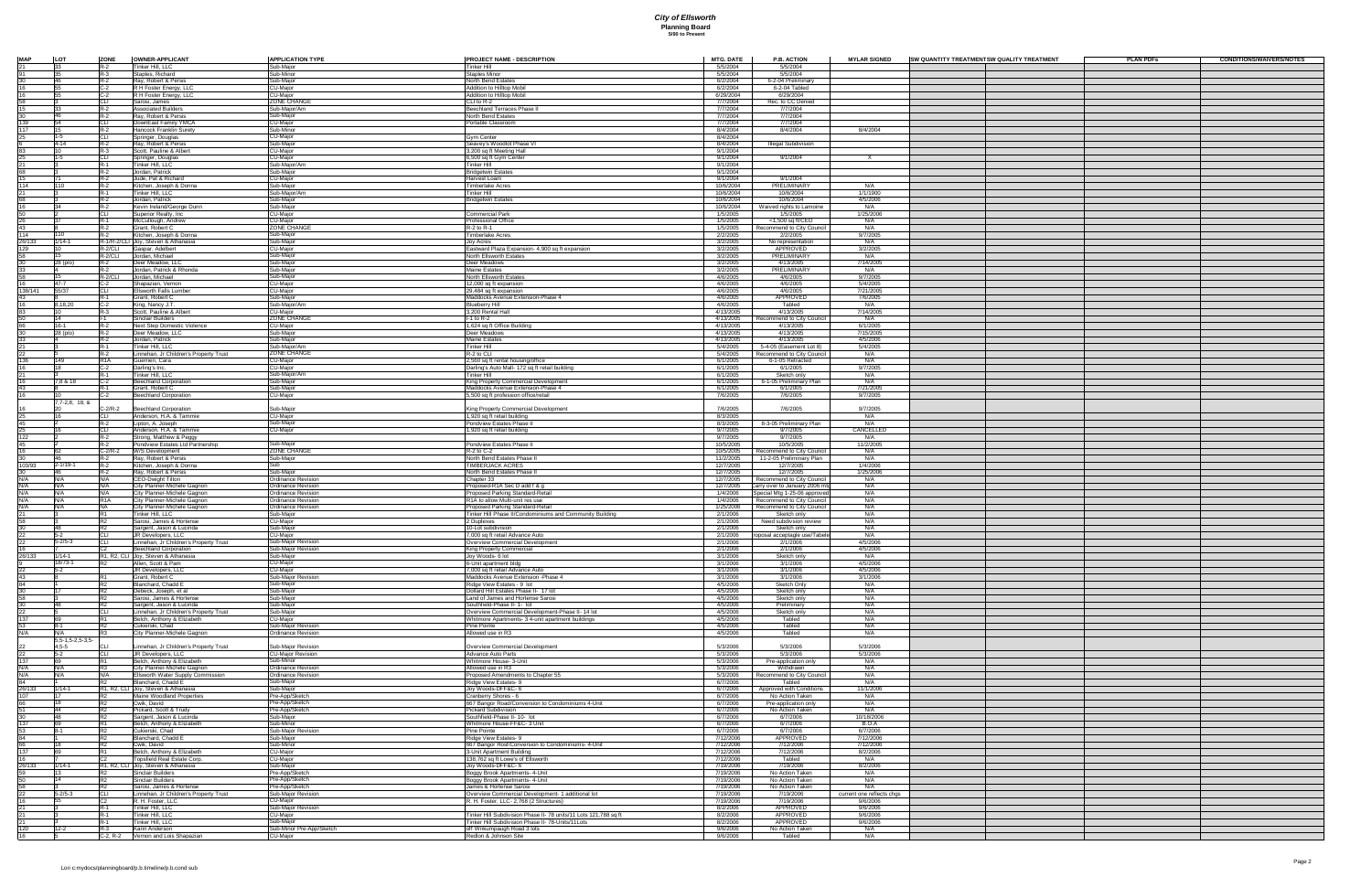| MAP                       | <b>LOT</b>                           | <b>ZONE</b>           | <b>OWNER-APPLICANT</b>                                                 | <b>APPLICATION TYPE</b>                                                    | <b>PROJECT NAME - DESCRIPTION</b>                                                               | <b>MTG. DATE</b>         | <b>P.B. ACTION</b>                          | <b>MYLAR SIGNED</b>              | <b>SW QUANTITY TREATMENTSW QUALITY TREATMENT</b> | <b>PLAN PDFs</b> | <b>CONDITIONS/WAIVERS/NOTES</b> |
|---------------------------|--------------------------------------|-----------------------|------------------------------------------------------------------------|----------------------------------------------------------------------------|-------------------------------------------------------------------------------------------------|--------------------------|---------------------------------------------|----------------------------------|--------------------------------------------------|------------------|---------------------------------|
|                           | 62, 63, 64                           |                       | James A, Sarosi<br><b>Realty Resources</b>                             | Sub-Major<br>Sub-Major Pre-App/Sketch                                      | Penn Way Properties- DFF&C 3+ lots<br>Ellsworth Commons 29 units                                | 9/6/2006<br>9/6/2006     | APPROVED<br>No Action Taken                 | 10/4/2006<br>N/A                 |                                                  |                  |                                 |
|                           |                                      |                       | <b>Topsfield Real Estate Corp.</b>                                     | <b>CU-Major</b>                                                            | Lowe's of Ellsworth                                                                             | 9/6/2006                 | APPROVED                                    | 9/20/2006                        |                                                  |                  |                                 |
|                           | 1, 47-1, 47-2, 47-                   |                       |                                                                        |                                                                            |                                                                                                 |                          | No Action Taken                             | N/A                              |                                                  |                  |                                 |
| 22, 16                    | 4, 53 and 62                         |                       | W/S Development Ellsworth Properties, LLC<br>Joseph DeBeck             | Sub-Major<br>Sub-Maior                                                     | Acadia Crossing Subdivision- 5 lots<br>Dollard HillEstates Phase II-18 lots                     | 9/20/2006<br>9/20/2006   | Not considered                              | N/A                              |                                                  |                  |                                 |
|                           |                                      |                       | <b>Maine Woodland Properties</b>                                       | Sub-Major Prelim/Final                                                     | Cranberry Shores - 6 lots                                                                       | 9/20/2006                | APPROVED                                    | 12/7/2006                        |                                                  |                  |                                 |
|                           |                                      |                       | Deer Meadow, LLC<br>Anthony & Elizabeth Belch                          | Sub-Major-revision<br>Sub-Major                                            | Deer Meadows Subdivision- 15<br>Whitmore Apartments- 8 units                                    | 9/20/2006<br>9/20/2006   | APPROVED<br>No Action Taken                 | 3/4/2009<br>N/A                  |                                                  |                  |                                 |
|                           |                                      |                       | Ray and Judy Wood                                                      | <b>CU-Major Pre-app/Final</b>                                              | <b>Boggy Brook Building</b>                                                                     | 10/4/2006                | APPROVED                                    | 10/4/2006                        |                                                  |                  |                                 |
|                           | 62, 63, 64                           | $C-2, R-2$            | Vernon and Lois Shapazian<br><b>Realty Resources</b>                   | CU-Major<br>CU-Major Pre-app/Final                                         | Redlon & Johnson Site<br>Ellsworth Commons - Determination of Completeness                      | 10/4/2006<br>10/4/2006   | APPROVED<br>Not considered                  | 10/18/2006<br>N/A                |                                                  |                  |                                 |
|                           | 62, 63, 64                           |                       | <b>Realty Resources</b>                                                | <b>CU-Major Pre-app/Final</b>                                              | Ellsworth Commons - DFF&C                                                                       | 10/4/2006                | Not considered                              | N/A                              |                                                  |                  |                                 |
|                           | 62, 63, 64<br>$1, 47-1, 47-2, 47-$   |                       | Realty Resources                                                       | Sub-Major Prelim/Final                                                     | Ellsworth Commons - 29 units                                                                    | 10/4/2006                | <b>TABLED</b>                               | N/A                              |                                                  |                  |                                 |
| 22, 16                    | $, 53$ and 62                        |                       | W/S Development Ellsworth Properties, LLC                              | CU-Major Pre-app/Final                                                     | Acadia Crossing - Determination of Completeness                                                 | 10/18/2006               | Not considered                              | N/A                              |                                                  |                  |                                 |
|                           | $1, 47-1, 47-2, 47-$                 |                       |                                                                        |                                                                            |                                                                                                 |                          |                                             |                                  |                                                  |                  |                                 |
| 22, 16                    | $, 53$ and 62<br>$, 47-1, 47-2, 47-$ |                       | W/S Development Ellsworth Properties, LLC                              | CU-Major Pre-app/Final                                                     | Acadia Crossing - DFF&C                                                                         | 10/18/2006               | Not considered                              | N/A                              |                                                  |                  |                                 |
| 22, 16                    | $, 53$ and 62                        |                       | W/S Development Ellsworth Properties, LLC                              | Sub-Major Prelim                                                           | Acadia Crossing Subdivision- 5 lots                                                             | 10/18/2006               | Not considered                              | N/A                              |                                                  |                  |                                 |
|                           |                                      |                       | Anthony & Elizabeth Belch<br>Anthony & Elizabeth Belch                 | CU-Major Pre-app/Final<br>CU-Major Pre-app/Final                           | Whitmore Apartments- Determination of Completeness<br><b>Whitmore Apartments- DFF&amp;C</b>     | 10/18/2006<br>10/18/2006 | Not considered<br>Not considered            | N/A<br>N/A                       |                                                  |                  |                                 |
|                           |                                      |                       | Anthony & Elizabeth Belch                                              | Sub-Major                                                                  | <b>Whitmore Apartments- 8 units</b>                                                             | 10/18/2006               | <b>TABLED</b>                               | N/A                              |                                                  |                  |                                 |
|                           | $12 - 2$                             |                       | Karin Anderson                                                         | Sub-Minor Final                                                            | off Wnkumpaugh Road- 3 lots                                                                     | 11/1/2006                | Not considered                              | N/A                              |                                                  |                  |                                 |
| 133.                      | $14-1$<br>15, 16, 24, 82,            |                       | Larry Piazza                                                           | <b>CU-Major Pre-app/Final</b>                                              | Coastal Eye Care                                                                                | 11/1/2006                | No action taken.                            | N/A                              |                                                  |                  |                                 |
|                           | 83, 92 and 93                        |                       | Maine Coast Memorial Hospital                                          | CU-Major Pre-app/Final                                                     | Maine Coast Memorial Hospital -- DFF & C                                                        | 11/1/2006                | APPROVED                                    | 11/1/2006                        |                                                  |                  |                                 |
|                           | 15, 16, 24, 82,<br>83, 92 and 93     |                       | Maine Coast Memorial Hospital                                          | CU-Major Pre-app/Finall                                                    | Maine Coast Memorial Hospital -- Determination of Completeness                                  | 11/1/2006                | <b>COMPLETE</b>                             | 11/1/2006                        |                                                  |                  |                                 |
|                           |                                      |                       | Joseph DeBeck                                                          | Sub-Maior                                                                  | Dollard HillEstates Phase II-18 lots                                                            | 11/1/2006                | Not considered                              | N/A                              |                                                  |                  |                                 |
|                           | , 5-1 to 5-5                         |                       | Linnehan's Children Property Trust                                     | Sub-Major Preapp-Sketch                                                    | Overview Commercial Development -- 8 lots                                                       | 11/1/2006                | No action taken.                            | N/A                              |                                                  |                  |                                 |
|                           | 2.63.64<br>62. 63. 64                |                       | <b>Realty Resources</b><br>Realty Resources                            | CU-Major Pre-app/Final<br><b>CU-Major Pre-app/Final</b>                    | Ellsworth Commons - Determination of Completeness<br>Ellsworth Commons - DFF&C                  | 11/1/2006<br>11/1/2006   | Not considered<br>Not considered            | N/A<br>N/A                       |                                                  |                  |                                 |
|                           | 2, 63, 64                            |                       | <b>Realty Resources</b>                                                | Sub-Major Prelim/Final                                                     | Ellsworth Commons - 29 units                                                                    | 11/1/2006                | Tabled                                      | N/A                              |                                                  |                  |                                 |
|                           | 1, 47-1, 47-2, 47-<br>$, 53$ and 62  |                       |                                                                        |                                                                            |                                                                                                 |                          | <b>COMPLETE</b>                             | N/A                              |                                                  |                  |                                 |
| 22, 16                    | 1, 47-1, 47-2, 47-                   |                       | W/S Development Ellsworth Properties, LLC                              | CU-Major Pre-app/Final                                                     | Acadia Crossing - Determination of Completeness                                                 | 11/8/2006                |                                             |                                  |                                                  |                  |                                 |
| 22, 16                    | $, 53$ and 62                        |                       | W/S Development Ellsworth Properties, LLC                              | CU-Major Pre-app/Final                                                     | Acadia Crossing - DFF&C                                                                         | 11/8/2006                | Not considered                              | N/A                              |                                                  |                  |                                 |
| 22, 16                    | $1, 47-1, 47-2, 47-$<br>4, 53 and 62 |                       | W/S Development Ellsworth Properties, LLC                              | Sub-Major Prelim                                                           | Acadia Crossing Subdivision- 5 lots                                                             | 11/8/2006                | APPROVED                                    | 11/8/2006                        |                                                  |                  |                                 |
|                           |                                      |                       | Steven E. Joy                                                          | CU-Major Pre-app/Final                                                     | Ellsworth Masonic Temple - Determination of Completeness                                        | 12/6/2006                | <b>COMPLETE</b>                             | 12/7/2006                        |                                                  |                  |                                 |
|                           |                                      |                       | Steven E. Joy                                                          | <b>CU-Major Pre-app/Final</b>                                              | Ellsworth Masonic Temple - DFF&C                                                                | 12/6/2006                | APPROVED                                    | 12/7/2006                        |                                                  |                  |                                 |
| 26/133                    | $1/14-1$                             |                       | R1, R2, CLI Joy, Steven & Athanasia<br>Larry Piazza                    | Sub-Maior<br><b>CU-Major Pre-app</b>                                       | Joy Woods-Revisions to a Major Subdivision 6<br>Coastal Eye Care- Determination of Completeness | 12/6/2006<br>12/6/2006   | Approved<br><b>COMPLETE</b>                 | 12/7/2006<br>8/22/2007           |                                                  |                  |                                 |
| 133.                      | $14-1$                               |                       | Larry Piazza                                                           | <b>CU-Major Pre-app</b>                                                    | Coastal Eye Care -DFF&C                                                                         | 12/6/2006                | APPROVED                                    | 8/22/2007                        |                                                  |                  |                                 |
|                           |                                      |                       | Joseph DeBeck                                                          | Sub-Major- Preapp-Sketch                                                   | Dollard HillEstates Phase II-- - 22 lots                                                        | 12/6/2006                | No action taken.                            | N/A                              |                                                  |                  |                                 |
|                           | 1223<br>$5, 5 - 1$ to $5 - 5$        |                       | Robert A. Girmscheid<br>innehan's Children Property Trust              | Sub-Minor<br>Sub-Major Revisions                                           | <b>Girmscheid Estates 3 UNITS</b><br>Overview Commercial Development --plan 8 lots              | 12/6/2006<br>12/6/2006   | withdrawn<br>APPROVED                       | N/A<br>current one reflects chgs |                                                  |                  |                                 |
|                           | 32.63.64                             |                       | <b>Realty Resources</b>                                                | <b>CU-Major Pre-app/Final</b>                                              | Ellsworth Commons - Determination of Completeness                                               | 12/6/2006                | Not considered                              | N/A                              |                                                  |                  |                                 |
|                           | 62. 63. 64                           |                       | Realty Resources                                                       | CU-Major Pre-app/Final                                                     | Ellsworth Commons - DFF&C                                                                       | 12/6/2006                | Not considered                              | N/A                              |                                                  |                  |                                 |
|                           | 2, 63, 64                            |                       | Realty Resources<br>Anthony & Elizabeth Belch                          | Sub-Major Prelim/Final<br><b>CU-Major Pre-app/Final</b>                    | Ellsworth Commons - 29 units<br>Whitmore Apartments- Determination of Completeness              | 12/6/2006<br>12/6/2006   | abled (again) for Council waive<br>Complete | N/A<br>N/A                       |                                                  |                  |                                 |
|                           |                                      |                       | Anthony & Elizabeth Belch                                              | CU-Major Pre-app/Final                                                     | <b>Whitmore Apartments- DFF&amp;C</b>                                                           | 12/6/2006                | <b>DENIED</b>                               | N/A                              |                                                  |                  |                                 |
|                           | $1, 47-1, 47-2, 47-$                 |                       | Anthony & Elizabeth Belch                                              | Sub-Major                                                                  | Whitmore Apartments- 8 units                                                                    | 12/6/2006                | APPROVED                                    | 12/13/2006                       |                                                  |                  |                                 |
| , 16                      | 53 and 62                            |                       | W/S Development Ellsworth Properties, LLC                              | CU-Major Pre-app/Final                                                     | Acadia Crossing - DFF&C                                                                         | 12/13/2006               | APPROVED                                    | 12/13/2006                       |                                                  |                  |                                 |
|                           | 1, 47-1, 47-2, 47-                   |                       |                                                                        |                                                                            |                                                                                                 |                          |                                             |                                  |                                                  |                  |                                 |
| 22, 16                    | , 53 and 62                          |                       | W/S Development Ellsworth Properties, LLC<br>Jim Scott                 | Sub-Major Final<br>Sub-Major Sketch                                        | Acadia Crossing Subdivision- 5 lots<br>un-named off North Bend Road 9 lots                      | 12/13/2006<br>1/3/2007   | APPROVED<br>NO ACTION                       | 12/13/2006<br>N/A                |                                                  |                  |                                 |
|                           | 12, 14, 18, 20                       |                       | <b>Beechland Corporation</b>                                           | <b>Sub-Major Revisions</b>                                                 | Blueberry Hill -- multi-lot                                                                     | 1/3/2007                 | APPROVED                                    | 1/3/2007                         |                                                  |                  |                                 |
|                           |                                      |                       | Karin Anderson                                                         | Sub-Minor Final                                                            | off Wnkumpaugh Road- 3 lots                                                                     | 1/3/2007                 | NOT CONSIDERED                              | N/A                              |                                                  |                  |                                 |
|                           | 7-3, 7-5, 8                          |                       | Joseph DeBeck<br><b>Beechland Corporation</b>                          | Sub-Major<br><b>Sub-Major Revisions</b>                                    | Dollard HillEstates Phase II-23 lots<br>King Property Commercial Subdivision - multi-lot        | 1/3/2007<br>1/3/2007     | NOT APPROVED<br><b>APPROVED</b>             | N/A<br>1/3/2007                  |                                                  |                  |                                 |
|                           | 1, p/o 72                            |                       | <b>Bruce and Sharyn Farrin</b>                                         | <b>CU-Major Pre-app</b>                                                    | W. Webb - Determination of Completeness                                                         | 1/3/2007                 | <b>COMPLETE</b>                             | N/A                              |                                                  |                  |                                 |
|                           | 71, p/o 72                           |                       | <b>Bruce and Sharyn Farrin</b>                                         | <b>CU-Major Pre-app</b><br>Sub-Minor Sketch                                | W. Webb - DFF&C                                                                                 | 1/3/2007                 | NOT NEEDED                                  | N/A                              |                                                  |                  |                                 |
|                           |                                      |                       | Emilie Jones<br>Lipton, A. Joseph                                      | Revisions to Sub-Major                                                     | <b>Daisy Way- 3 units</b><br>Pondview Estates Phase II                                          | 2/7/2007<br>2/7/2007     | NO ACTION<br>APPROVED                       | N/A<br>3/7/2007                  |                                                  |                  |                                 |
|                           |                                      |                       | Matthew Broughton                                                      | Sub-Minor Sketch                                                           | Turkey Hill Estates 3 lots                                                                      | 2/7/2007                 | NO ACTION                                   | N/A                              |                                                  |                  |                                 |
|                           | 62, 63, 64                           |                       | Michael Noonan<br><b>Realty Resources</b>                              | <b>CU-Major Pre-app</b>                                                    | <b>Specialty Retail Development</b><br>Ellsworth Commons - Determination of Completeness        | 2/7/2007<br>2/7/2007     | NO ACTION<br>NO ACTION                      | N/A<br>N/A                       |                                                  |                  |                                 |
|                           | 62, 63, 64                           |                       | Realty Resources                                                       | CU-Major Pre-app/Final<br>CU-Major Pre-app/Final<br>Sub-Major Prelim/Final | <b>Ellsworth Commons - DFF&amp;C</b>                                                            | 2/7/2007                 | NO ACTION                                   | N/A                              |                                                  |                  |                                 |
|                           | 62, 63, 64                           |                       | <b>Realty Resources</b>                                                |                                                                            | Ellsworth Commons - 29 units                                                                    | 2/7/2007                 | <b>DENIED</b>                               | N/A                              |                                                  |                  |                                 |
|                           | 71, p/o 72<br>71, p/o 72             |                       | <b>Bruce and Sharyn Farrin</b><br><b>Bruce and Sharyn Farrin</b>       | <b>CU-Major Final</b><br><b>CU-Major Final</b>                             | W. Webb - Determination of Completenes<br>. W. Webb - DFF&C                                     | 2/7/2007<br>2/7/2007     | APPROVED<br>APPROVED                        | 2/7/2007<br>2/7/2007             |                                                  |                  |                                 |
| <u>various</u>            | various                              | R-2, C-2              | Bangor Hydro-electric Co.                                              |                                                                            | Hancock County Reliability Project                                                              | 2/7/2007                 | NO ACTION                                   | N/A                              |                                                  |                  |                                 |
|                           | 100, 102                             | R <sub>1</sub> A, CLI | Stephen Salsbury                                                       | <b>CU-Major Pre-app</b><br>ZONE CHANGE                                     | R1A to CLI                                                                                      | 3/7/2007                 | RECOMMENDED                                 | CC approved                      |                                                  |                  |                                 |
|                           |                                      |                       | Joy, Steven & Athanasia<br><b>JoJos LLC</b>                            | <b>CU-Major Pre-app/final</b><br>Sub-Major Sketch                          | Joy Place<br>Dollard HillEstates Phase II 23 lots                                               | 3/7/2007<br>3/7/2007     | APPROVED<br>NO ACTION                       | 3/7/2007<br>N/A                  |                                                  |                  |                                 |
|                           | 5, 5-1 to 5-3                        |                       | Linnehan's Children Property Trust                                     | <b>Sub-Major Revisions</b>                                                 | Overview Commercial Development - 8 lots                                                        | 3/7/2007                 | APPROVED                                    | 3/7/2007                         |                                                  |                  |                                 |
|                           |                                      |                       | Michael Noonan                                                         | <b>CU-Major Pre-app/final</b>                                              | Michael Noonan Project- Determination of Completeness                                           | 3/7/2007                 | <b>COMPLETE</b>                             | N/A                              |                                                  |                  |                                 |
|                           | 1, 47-1, 47-2, 47-                   |                       | Michael Noonan                                                         | <b>CU-Major Pre-app/final</b>                                              | Michael Noonan Project- DFF&C                                                                   | 3/7/2007                 | APPROVED                                    | 4/4/2007                         |                                                  |                  |                                 |
| <u>22, 16</u>             | $, 53$ and 62                        |                       | W/S Development Ellsworth Properties, LLC                              | <b>CU-Major Revision</b>                                                   | Acadia Crossing - DFF&C                                                                         | 4/4/2007                 | APPROVED                                    | 4/4/2007                         |                                                  |                  |                                 |
| 22, 16                    | 1, 47-1, 47-2, 47-<br>$, 53$ and 62  |                       | W/S Development Ellsworth Properties, LLC                              | Sub-Major Revisionl                                                        | Acadia Crossing Subdivision- 5 lots                                                             | 4/4/2007                 | APPROVED                                    | 4/4/2007                         |                                                  |                  |                                 |
|                           | 100, 102                             | R <sub>1</sub> A, CLI | Stephen Salsbury                                                       | <b>CU-Major Pre-app/Final DFF&amp;C</b>                                    | Salsbury Rentals- 130 Oak Street                                                                | 4/4/2007                 | APPROVED                                    | 4/4/2007                         |                                                  |                  |                                 |
|                           | 100, 102<br>100.102                  | R <sub>1</sub> A, CLI | Stephen Salsbury                                                       | <b>CU-Major Pre-app/Final DOC</b>                                          | Salsbury Rentals- 130 Oak Street                                                                | 4/4/2007                 | <b>COMPLETE</b>                             | 4/4/2007                         |                                                  |                  |                                 |
|                           | 12-1 to 12-15                        | <b>R1A, CLI</b>       | Stephen Salsbury<br>Belch, Anthony & Elizabeth                         | Sub-Major Prelim.<br><b>Sub-Major Revision</b>                             | Salsbury Rentals- 8 units -130 Oak Street<br>Pebblebrook Estates Phase 2 15 lots                | 4/4/2007<br>4/4/2007     | <b>COMPLETE</b><br>APPROVED                 | N/A<br>4/4/2007                  |                                                  |                  |                                 |
|                           |                                      |                       | Karin Anderson                                                         | Sub-Minor Final                                                            | off Wnkumpaugh Road- 3 lots                                                                     | 4/4/2007                 | APPROVED                                    | 4/4/2007                         |                                                  |                  |                                 |
| 138                       |                                      |                       | City of Ellsworth<br>Willey & Grant Co.                                | <b>ZONE CHANGE</b><br><b>CU-Major Pre-app/final</b>                        | R1 to CLI<br><b>Macias Savings Bank</b>                                                         | 4/4/2007<br>4/4/2007     | <b>RECOMMENDED</b><br>APPROVED              | CC approved<br>5/2/2007          |                                                  |                  |                                 |
|                           | 100, 102                             | R <sub>1</sub> A, CLI | Stephen Salsbury                                                       | Sub-Major Final DFF&C                                                      | Salsbury Rentals- 8 units -130 Oak Street                                                       | 5/2/2007                 | APPROVED                                    | 4/4/2007                         |                                                  |                  |                                 |
| 117                       | $15, 15-1$                           |                       | Jeffrey Jones                                                          | <b>Sub-Minor Revision</b>                                                  | Gary Moore Road 3 lots                                                                          | 5/2/2007                 | APPROVED                                    | 5/2/2007                         |                                                  |                  |                                 |
|                           |                                      |                       | <b>JoJos LLC</b><br><b>Far End Enterprises</b>                         | Sub-Major Sketch Prelim/Final DFF&C<br>Sub-Minor Pre-app/sketch            | Dollard HillEstates Phase II 24 lots<br>Red Spruce Productions 3 units                          | 5/2/2007<br>5/2/2007     | <b>TABLED</b><br>NO ACTION                  | N/A<br>N/A                       |                                                  |                  |                                 |
| N/A                       | IN/A                                 | N/A                   |                                                                        | Ordinance Revision                                                         | <b>Land Use Ordinance</b>                                                                       | 5/2/2007                 | NO ACTION                                   | N/A                              |                                                  |                  |                                 |
| N/A                       |                                      |                       | <b>JoJos LLC</b>                                                       | Sub-Major Sketch Prelim/Final DFF&C<br>Ordinance Revision                  | Dollard HillEstates Phase II 24 lots                                                            | 6/6/2007                 | <b>TABLED</b><br>RECOMMENDED                | N/A<br>N/A                       |                                                  |                  |                                 |
|                           | IN/A<br>1, 47-1, 47-2, 47-           | IN/A                  |                                                                        |                                                                            | <b>Land Use Ordinance</b>                                                                       | 6/6/2007                 |                                             |                                  |                                                  |                  |                                 |
| 22, 16                    | $, 53$ and 62                        |                       | W/S Development Ellsworth Properties, LLC                              | <b>CU-Major Revision</b>                                                   | Acadia Crossing - DFF&C                                                                         | 7/11/2007                | APPROVED                                    | 7/11/2007                        |                                                  |                  |                                 |
| 22, 16                    | 1, 47-1, 47-2, 47-<br>4, 53 and 62   |                       | W/S Development Ellsworth Properties, LLC                              | Sub-Major Revisionl                                                        | Acadia Crossing Subdivision- 5 lots                                                             | 7/11/2007                | <b>COMPLETE</b>                             | N/A                              |                                                  |                  |                                 |
|                           |                                      |                       | JoJos LLC                                                              | Sub-Maior Sketch Prelim/Final DFF&C                                        | Dollard Hill Estates Phase II 24 lots                                                           | 7/11/2007                | PARTIALLY APPROVED                          | N/A                              |                                                  |                  |                                 |
|                           |                                      |                       | Jane McMahon<br><b>Wendell Bradford</b>                                | Sub-Minor Sketch<br><b>ZONE CHANGE</b>                                     | McMahon Subdivision 3 lots                                                                      | 7/11/2007                | NO ACTION                                   | N/A                              |                                                  |                  |                                 |
| $\frac{130}{11}$          |                                      |                       | Dave & Bonnie Mouland                                                  |                                                                            | o CLI<br>Coastal Car Care                                                                       | 7/11/2007<br>7/11/2007   | NOT RECOMMENDED<br>APPROVED                 | not approved<br>7/11/2007        |                                                  |                  |                                 |
| N/A<br>various<br>various |                                      |                       |                                                                        | CU-Major Preapp-Final<br>Ordinance Revision                                | Chapter 55 revisions<br>Hancock County Reliability Project                                      | 7/11/2007                | RECOMMENDED                                 | N/A                              |                                                  |                  |                                 |
|                           | various<br>various                   | $R-2, C-2$            | R-2, C-2 <b>Bangor Hydro-electric Co.</b><br>Bangor Hydro-electric Co. | CU-Major Final DFFC<br><b>CU-Major Final DoC</b>                           | Hancock County Reliability Project                                                              | 7/11/2007<br>7/11/2007   | APPROVED<br><b>COMPLETE</b>                 | 10/1/2008<br>N/A                 |                                                  |                  |                                 |
|                           |                                      |                       | JoJos LLC                                                              | Sub-Maior Sketch Prelim/Final DFF&C                                        | Dollard Hill Estates Phase II 24 lots                                                           |                          | 7/18/2007   APPROVAL COMPLETED              | 7/18/2007                        |                                                  |                  |                                 |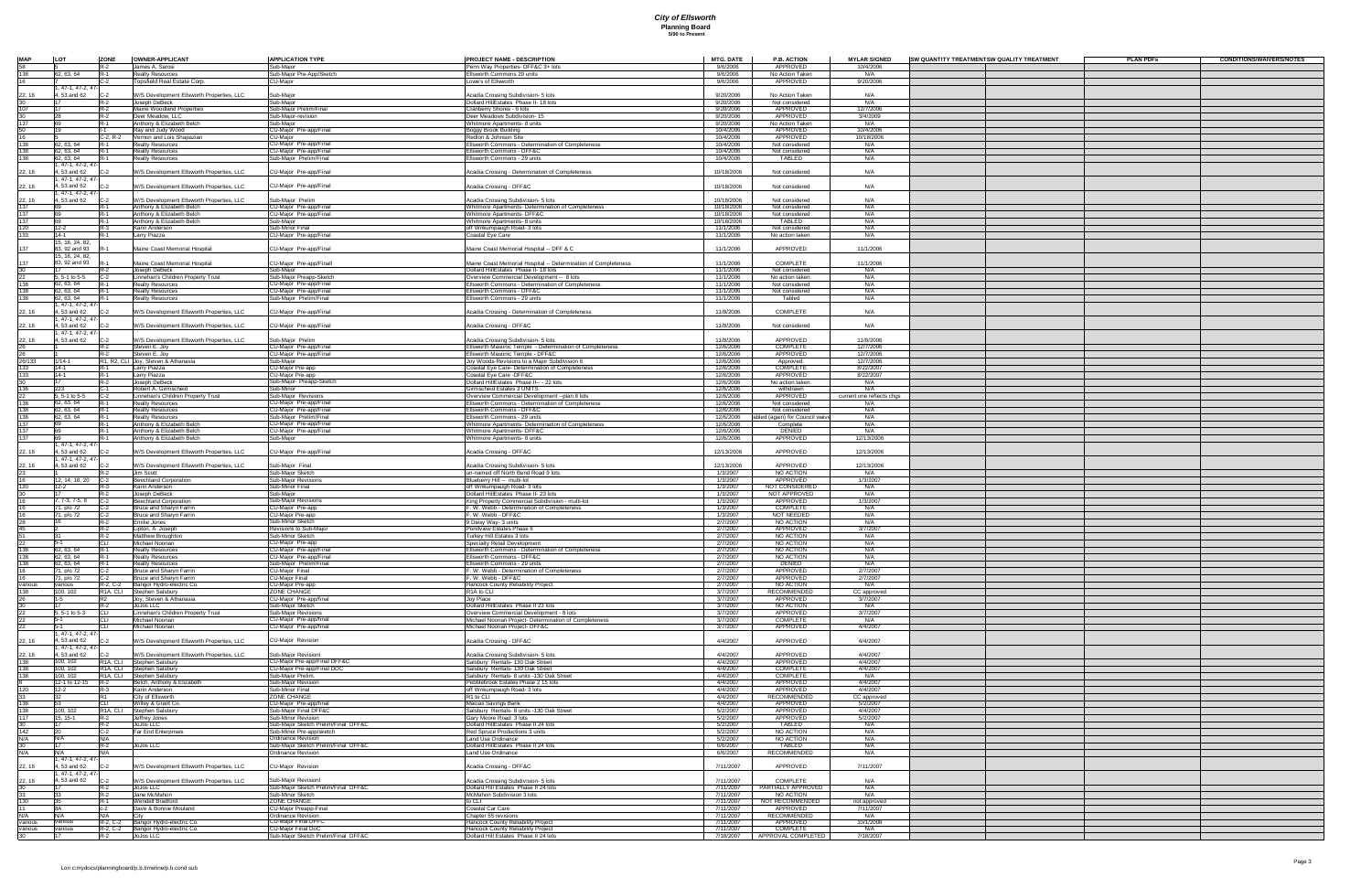| <b>MAP</b>        | <b>LOT</b>                        | <b>ZONE</b>                      | <b>OWNER-APPLICANT</b>                                              | <b>APPLICATION TYPE</b>                                     | <b>PROJECT NAME - DESCRIPTION</b>                                                           | <b>MTG. DATE</b>         | <b>P.B. ACTION</b>                                     | <b>MYLAR SIGNED</b>      | <b>SW QUANTITY TREATMENTSW QUALITY TREATMENT</b> | <b>PLAN PDFs</b> | <b>CONDITIONS/WAIVERS/NOTES</b> |
|-------------------|-----------------------------------|----------------------------------|---------------------------------------------------------------------|-------------------------------------------------------------|---------------------------------------------------------------------------------------------|--------------------------|--------------------------------------------------------|--------------------------|--------------------------------------------------|------------------|---------------------------------|
|                   |                                   |                                  | McDonald's USA, LLC                                                 | <b>CU-Major Pre-app-Final</b>                               | McDonald's Restaurant Prelim                                                                | 7/18/2007                | NO ACTION                                              | N/A                      |                                                  |                  |                                 |
|                   |                                   |                                  | Conifer Industries                                                  | <b>CU-Major Pre-app-Final</b>                               | <b>KFC/Taco Bell Prelim/final</b>                                                           | 7/18/2007                | APPROVED                                               | 7/18/2007                |                                                  |                  |                                 |
|                   |                                   |                                  | <b>Union River Realty Holdings</b><br>Conifer Industries            | <b>CU-Major Pre-app-Final</b><br>U-Major Pre-app-Final      | Maine Coast Mall Prelim/final<br><b>KFC/Taco Bell Prelim/final</b>                          | 7/18/2007<br>7/18/2007   | APPROVED<br><b>COMPLET</b>                             | 10/3/2007<br>7/18/2007   |                                                  |                  |                                 |
|                   |                                   |                                  | <b>Union River Realty Holdings</b>                                  | <b>CU-Major Pre-app-Final</b>                               | Maine Coast Mall Prelim/final                                                               | 7/18/2007                | <b>COMPLETE</b>                                        | 10/3/2007                |                                                  |                  |                                 |
|                   |                                   |                                  | <b>Greener Pastures, LLC</b>                                        | <b>CU-Major Pre-app-Final</b>                               | Walgreens of Ellsworth Prelim/final                                                         | 7/18/2007                | <b>APPROVED</b>                                        | 7/11/2007                |                                                  |                  |                                 |
|                   |                                   |                                  | <b>Greener Pastures, LLC</b><br>Jim Huger                           | <b>CU-Major Pre-app-Final</b><br><b>CU-Major Pre-app</b>    | Walgreens of Ellsworth Prelim/final<br>Auto Haus Revisions- 5 comm. Units                   | 7/18/2007<br>8/1/2007    | <b>COMPLETE</b><br>NO ACTION                           | 7/18/2007<br>N/A         |                                                  |                  |                                 |
|                   | $14 - 1$                          |                                  | arry Piazza                                                         | <b>CU-Major Pre-app</b>                                     | Coastal Eye Care- Determination of Completeness                                             | 8/1/2007                 | <b>COMPLETE</b>                                        | 8/22/2007                |                                                  |                  |                                 |
|                   | $14-1$                            |                                  | Larry Piazza                                                        | <b>CU-Major Pre-app</b>                                     | Coastal Eye Care - DFF&C                                                                    | 8/1/2007                 | APPROVED                                               | 8/22/2007                |                                                  |                  |                                 |
|                   |                                   |                                  | <b>Breezy Maples Farm, LLC</b>                                      | <b>CU-Major Pre-app-Final</b>                               | <b>Breezy Maples Farm</b>                                                                   | 8/1/2007                 | <b>APPROVED</b>                                        | 8/1/2007                 |                                                  |                  |                                 |
|                   | 48-9                              |                                  | Alice J. Tilden & Nancy J. King<br>Sargent, Jason & Lucinda         | Sub/CU-Major Pre-app<br>Revision to Sub-Major               | Cindy Cookson House- 8 units<br>Southfield-Phase II-DFF&C 10+1                              | 8/1/2007<br>8/1/2007     | <b>TABLED</b><br>APPROVED                              | N/A<br>10/4/2006         |                                                  |                  |                                 |
|                   | 56 57                             |                                  | Cooper Friend and Peter Friend                                      | CU-Major                                                    | Friend & Friend Prelim/final                                                                | 8/1/2007                 | APPROVED                                               | 8/22/2007                |                                                  |                  |                                 |
|                   |                                   |                                  | <b>Greener Pastures, LLC</b>                                        | <b>CU-Major Revision</b>                                    | <b>Walgreens of Ellsworth Prelim/final</b>                                                  | 8/1/2007                 | <b>TABLED</b>                                          | N/A                      |                                                  |                  |                                 |
|                   |                                   |                                  | <u>Jim Huger</u><br>Jim Huger                                       | CU-Major Pre-app-Final<br>Sub-Major Prelim/final            | <b>Auto Haus Revisions</b><br>Auto Haus Revisions 5 comm. Units                             | 8/22/2007<br>8/22/2007   | <b>APPROVED</b><br><b>APPROVED</b>                     | 8/22/2007<br>8/22/2007   |                                                  |                  |                                 |
|                   |                                   | R1-A                             | Brdgetwin, LLC                                                      | <b>ZONE CHANGE</b>                                          |                                                                                             | 8/22/2007                | <b>RECOMMNENDED</b>                                    | CC approved              |                                                  |                  |                                 |
|                   |                                   |                                  | McDonald's USA, LLC                                                 | <b>CU-Major Pre-app-Final</b>                               | McDonald's Restaurant DFF&C                                                                 | 8/22/2007                | APPROVED                                               | 9/5/2007                 |                                                  |                  |                                 |
|                   |                                   |                                  | McDonald's USA, LLC                                                 | <b>CU-Major Pre-app-Final</b>                               | McDonald's Restaurant DOC                                                                   | 8/22/2007                | <b>COMPLETE</b>                                        | N/A                      |                                                  |                  |                                 |
|                   |                                   | R <sub>1</sub> , R <sub>2</sub>  | City of Ellsworth<br>Mary Ellen B. Toothaker                        | CU-Major Pre-app-Final<br>CU-Major Preapp-Final             | K-8 School renovation/addition<br>Audiology Center of Maine                                 | 9/5/2007<br>9/5/2007     | PARTLY APPROVED<br>APPROVED                            | 11/7/2007<br>10/3/2007   |                                                  |                  |                                 |
|                   |                                   |                                  | Sisouk & Alicia Soutthivong                                         | <b>CU-Major Preapp</b>                                      | <b>Bangkok Restaurant</b>                                                                   | 9/5/2007                 | NO ACTION                                              | N/A                      |                                                  |                  |                                 |
|                   |                                   |                                  | <sup>P</sup> riscilla Noyes                                         | <b>CU-Major Preapp-Final</b>                                | <b>Commercial Coastal Maine</b>                                                             | 9/5/2007                 | APPROVED                                               | 10/3/2007                |                                                  |                  |                                 |
|                   |                                   |                                  | Priscilla Noyes<br><b>Sreener Pastures, LLC</b>                     | Sub-Minor sketch<br><b>U-Major Revision</b>                 | <b>Commercial Coastal Maine 4 lots</b><br><b>Nalgreens of Ellsworth Prelim/final</b>        | 9/5/2007<br>9/5/2007     | <b>NO ACTION</b><br>APPROVED                           | N/A<br>1/2/2008          |                                                  |                  |                                 |
|                   |                                   | R <sub>1a</sub> , R <sub>2</sub> | City of Ellsworth                                                   | <b>CU-Major Pre-app-Final</b>                               | K-8 School renovation- soccer field @ HS                                                    | 10/3/2007                | APPROVED                                               | 11/7/2007                |                                                  |                  |                                 |
|                   |                                   |                                  | Kenneth Farkas & Frederick Kendrick                                 | Sub-Major Preliminary                                       | akewood Shores 7 lots                                                                       | 11/7/2007                | <b>COMPLETE</b>                                        | 6/4/2008                 |                                                  |                  |                                 |
|                   | N/A                               | IN/A                             | <b>Nagstaff Bros. Inc.</b>                                          | Sub-Major Preapp-sketch<br><b>Ordinance Revision</b>        | <b>Jntitled on Happytown Road 8 lots</b><br>Chapter 55 revisions                            | 11/7/2007<br>11/7/2007   | <b>TABLED</b><br>NOT RECOMMENDED                       | N/A<br>N/A               |                                                  |                  |                                 |
|                   |                                   |                                  | City of Ellsworth<br>Kenneth Farkas & Frederick Kendrick            | Sub-Major Final                                             | Lakewood Shores 7 lots                                                                      | 12/5/2007                | <b>APPROVED</b>                                        | 6/4/2008                 |                                                  |                  |                                 |
|                   | 5 & 6                             |                                  | Wagstaff Bros. Inc.                                                 | Sub-Major Preapp-sketch                                     | <b>Jntitled on Happytown Road 8 lots</b>                                                    | 12/5/2007                | NO ACTION                                              | N/A                      |                                                  |                  |                                 |
|                   | IN/A                              |                                  | City of Ellsworth                                                   | <b>Ordinance Revision</b>                                   | LUO Art. IV re: Methadone Clinics                                                           | 12/5/2007                | RECOMMENDED                                            | N/A                      |                                                  |                  |                                 |
|                   |                                   |                                  | Coastal Builder and Sons<br>Alice J. Tilden & Nancy J. King         | Sub-Major Preliminary                                       | Hardwood Ridge 8 lots<br>Cindy Cookson House- 8 units                                       | 1/2/2008<br>1/2/2008     | <b>COMPLETE w/ conditions</b><br>NO ACTION             | N/A<br>N/A               |                                                  |                  |                                 |
|                   |                                   |                                  | ETC, LLC                                                            | Sub/CU-Major Pre-app<br>Sub-Minor Preapp-sketch             | Ellsworth Tennis Center 3 units, 1 lot                                                      | 1/2/2008                 | NO ACTION                                              | N/A                      |                                                  |                  |                                 |
|                   |                                   |                                  | <b>Blanchard, Chadd E</b>                                           | Sub-Major-revision                                          | <b>Ridge View Estates 9</b>                                                                 | 2/6/2008                 | APPROVED                                               | 2/6/2008                 |                                                  |                  |                                 |
|                   |                                   |                                  | <b>Myles Peter Rogers</b>                                           | Sub-Major Pre-app sketch<br>Sub-Minor Prelim/Final          | Winds Aloft (old Masonic Hall) 8 units                                                      | 2/6/2008                 | NO ACTION                                              | N/A                      |                                                  |                  |                                 |
|                   |                                   |                                  | ETC, LLC<br>Kermit & Donna Theall                                   | <b>CU-Major Pre-app-Final</b>                               | <b>Ellsworth Tennis Center 4 units</b><br><b>EZ</b> self-storage                            | 2/6/2008<br>3/5/2008     | COMPLETE, APPROVED<br>COMPLETE, APPROVED               | 2/6/2008<br>4/2/2008     |                                                  |                  |                                 |
|                   |                                   |                                  | Myles Peter Rogers                                                  | Sub-Major Preliminary                                       | Winds Aloft (old Masonic Hall) 8 units                                                      | 3/5/2008                 | <b>COMPLETE</b>                                        | N/A                      |                                                  |                  |                                 |
|                   |                                   |                                  | Alice J. Tilden & Nancy J. King                                     | Sub/CU-Major Final                                          | Cindy Cookson House- 8 units                                                                | 3/5/2008                 | <b>COMPLETE</b>                                        | N/A                      |                                                  |                  |                                 |
|                   |                                   |                                  | Merrill Furniture Company                                           | <b>CU-Major Pre-app-Final</b>                               | Kev Bank                                                                                    | 3/5/2008                 | COMPLETE, APPROVED                                     | 3/5/2008                 |                                                  |                  |                                 |
|                   | $4-4$ , 4-5 & 4-14 R              |                                  | Ray, Robert & Persis<br>City of Ellsworth                           | Sub-Major Preliminary<br>Ordinance Revision                 | Seavey's Woodlot Phase VI<br>Chapter 55 revisions                                           | 3/5/2008<br>3/5/2008     | <b>COMPLETE</b><br>RECOMMENDED                         | N/A<br>N/A               |                                                  |                  |                                 |
|                   |                                   |                                  | Myles Peter Rogers                                                  | Sub-Major Final<br>Sub-Major Final                          | Winds Aloft (old Masonic Hall) 8 units                                                      | 4/2/2008                 | APPROVED                                               | 4/2/2008                 |                                                  |                  |                                 |
|                   | $4-4$ , 4-5 & 4-14 R-             |                                  | Ray, Robert & Persis                                                |                                                             | Seavey's Woodlot Phase VI                                                                   | 4/2/2008                 | APPROVED w/ conditions                                 | 12/3/2008                |                                                  |                  |                                 |
|                   | 5-1-1                             |                                  | Sisouk & Alicia Soutthivong                                         | <b>CU-Major Preapp Sketch</b>                               | <b>Bangkok Restaurant</b>                                                                   | 4/2/2008                 | NO ACTION                                              | N/A                      |                                                  |                  |                                 |
|                   | 15, 16, 17, 24,<br>82, 83, 92 and |                                  |                                                                     |                                                             |                                                                                             |                          |                                                        |                          |                                                  |                  |                                 |
|                   |                                   |                                  | Maine Coast Memorial Hospital                                       | CU-Major-- Modification                                     | Maine Coast Memorial Hospita                                                                | 5/7/2008                 | APPROVED w/ conditions                                 | 6/4/2008                 |                                                  |                  |                                 |
|                   |                                   |                                  | Alice J. Tilden & Nancy J. King                                     | Sub/CU-Major Final                                          | Cindy Cookson House- 8 units                                                                | 5/7/2008                 | COMPLETE, APPROVED                                     | 5/7/2008                 |                                                  |                  |                                 |
|                   |                                   |                                  | C & C Rents Development, LLC<br>Sisouk & Alicia Soutthivong         | <b>CU-Major Preapp Sketch</b><br><b>CU-Major Final Plan</b> | Aaron Rents Inc.<br>Bangkok Restaurant                                                      | 5/7/2008<br>5/7/2008     | NO ACTION<br>APPROVED w/ conditions                    | N/A<br>6/4/2008          |                                                  |                  |                                 |
|                   |                                   |                                  | Coastal Builder and Sons                                            | Sub-Major Final                                             | Hardwood Ridge 8 lots                                                                       | 6/4/2008                 | APPROVED w/ conditions                                 | needs ROW agreement      |                                                  |                  |                                 |
|                   |                                   |                                  | C & C Rents Development, LLC                                        | <b>CU-Major Final</b>                                       | Aaron Rents Inc.                                                                            | 6/4/2008                 | COMPLETE, APPROVED                                     | 7/2/2008                 |                                                  |                  |                                 |
|                   | $5-1, 5-3$<br>9.11                |                                  | Linnehan's Children Property Trust<br>City of Ellsworth             | <b>Sub-Major Revisions</b>                                  | Overview Commercial Development 8 lots<br>Wastewater Treatment Plant                        | 6/4/2008<br>6/4/2008     | APPROVED<br>NO ACTION                                  | 7/2/2008<br>N/A          |                                                  |                  |                                 |
|                   |                                   |                                  | <sup>2</sup> riscilla Noyes                                         | CU-Major<br>Sub-Major sketch                                | Commercial Coastal Maine 4 lots + road                                                      | 7/2/2008                 | NO ACTION                                              | N/A                      |                                                  |                  |                                 |
| 51, 52            | 10, 5 & 6-1                       |                                  | R. F. Jordan and Sons                                               | <b>CU-Major Pre-app-Final</b>                               | PJC, LLC                                                                                    | 8/6/2008                 | <b>TABLED</b>                                          | N/A                      |                                                  |                  |                                 |
|                   | 15, 16, 23 and                    |                                  |                                                                     |                                                             |                                                                                             |                          | APPROVED                                               | 9/3/2008                 |                                                  |                  |                                 |
|                   | $5-1.5-3$                         |                                  | Maine Coast Memorial Hospital<br>Linnehan's Children Property Trust | CU-Major-- Additions<br>Sub-Major Revisions                 | Maine Coast Memorial Hospital<br>Overview Commercial Development 8 lots                     | 8/6/2008<br>8/6/2008     | <b>APPROVED</b>                                        | 8/6/2008                 |                                                  |                  |                                 |
|                   | 10, 5 & 6-1                       |                                  | F. Jordan and Sons                                                  | <b>CU-Major Pre-app-Final</b>                               | <b>JC, LLC</b>                                                                              | 9/3/2008                 | <b>APPROVED</b>                                        | 11/5/2008                |                                                  |                  |                                 |
|                   |                                   |                                  | Jane and Glen McMahon                                               | Sub-Major Sketch                                            | McMahon Subdivision 5-lots                                                                  | 9/3/2008                 | NO ACTION                                              | N/A                      |                                                  |                  |                                 |
|                   | 14-1                              |                                  | <b>Nilliam Peaseley</b><br>Jane and Glen McMahon                    | <b>CU-Major Preapp Sketch</b><br>Sub-Major Prelim/Final     | DM&J Waste Storage<br>McMahon Subdivision 5-lots                                            | 10/1/2008<br>10/1/2008   | NO ACTION<br>APPROVED                                  | N/A<br>10/1/2008         |                                                  |                  |                                 |
|                   |                                   |                                  | Priscilla Noves                                                     | Sub-Major Prelim/Final                                      | Commercial Coastal Maine 4 lots + road and remainder                                        | 10/1/2008                | TABLED                                                 | N/A                      |                                                  |                  |                                 |
|                   |                                   |                                  | <b>Ellsworth Tennis Center, LLC</b>                                 | Sub-Minor Revisions                                         | Ellsworth Tennis Center 4 units + 1                                                         | 10/1/2008                | APPROVED                                               | 10/1/2008                |                                                  |                  |                                 |
| various           | various                           | $R-2, I-1$                       | Bangor Hydro-electric Co.<br>C.J.D., LLC                            | <b>CU-Major Pre-app-Final</b><br>CU-Major Preapp Sketch     | Line 1 & 10 Project<br>Route 1A Apartments- 12 Units + 4 Units                              | 10/1/2008                | APPROVED w/ condition<br>11/5/2008 COMPLETE, NO ACTION | 10/1/2008<br>N/A         |                                                  |                  |                                 |
|                   |                                   |                                  | Joseph and Kathleen Gile                                            | <b>CU-Major Pre-app-Final</b>                               | <b>Kits Antiques</b>                                                                        | 11/5/2008                | APPROVED                                               | 11/5/2008                |                                                  |                  |                                 |
|                   | $14-1$                            |                                  | William Peaseley                                                    | <b>ZONE CHANGE</b>                                          | R <sub>2</sub> to I <sub>1</sub> - re: PJC, LLC                                             | 11/5/2008                | RECOMMENDED                                            | 12/15/08 CC              |                                                  |                  |                                 |
|                   |                                   |                                  | Priscilla Noyes                                                     | Sub-Major Prelim/Final                                      | Commercial Coastal Maine 4 lots + road and remainder                                        | 11/5/2008                | <b>APPROVED</b><br>APPROVED                            | 1/7/2009                 |                                                  |                  |                                 |
|                   |                                   |                                  | C.J.D., LLC<br>innehan's Children Property Trust                    | <b>CU-Major Preapp Sketch</b><br><b>Sub-Major Revisions</b> | Route 1A Apartments- 12 Units + 4 Units<br>Overview Commercial Development $8 + 1 = 9$ lots | 11/12/2008<br>11/12/2008 | APPROVED                                               | 12/3/2008<br>11/12/2008  |                                                  |                  |                                 |
|                   |                                   |                                  | Local Yokel, LLC                                                    | <b>CU-Major Pre-app-Final</b>                               | Hampton Inn                                                                                 | 12/3/2008                | APPROVED w/ conditions                                 | 2/4/2009                 |                                                  |                  |                                 |
|                   |                                   |                                  | Jordan & Wright, LLC<br>Milton A. Harmon, Jr.                       | <b>CU-Major Pre-app-Final</b><br><b>ZONE CHANGE</b>         | grade and fill 4.3 acres<br>R <sub>2</sub> to C <sub>-2</sub>                               | 1/7/2009<br>1/7/2009     | <b>TABLED</b><br><b>RECOMMENDED</b>                    | N/A<br>N/A               |                                                  |                  |                                 |
|                   |                                   |                                  | William Peaseley for Mike Wellman                                   | <b>CU-Major Final CU</b>                                    | DM&J Waste Storage                                                                          | 1/7/2009                 | <b>TABLED</b>                                          | N/A                      |                                                  |                  |                                 |
|                   |                                   |                                  | Goodwill Industries                                                 | <b>CU-Major Preapp Sketch</b>                               | Goodwill Industries Retail                                                                  | 1/7/2009                 | NO ACTION                                              | N/A                      |                                                  |                  |                                 |
|                   |                                   |                                  | City of Ellsworth                                                   | Ordinance Revision                                          | JDO Art. 9, 10                                                                              | 1/21/2009                | RECOMMENDED                                            | 3/16/09 CC               |                                                  |                  |                                 |
|                   |                                   |                                  | Jordan & Wright, LLC<br>Villiam Peaseley for Mike Wellman           | CU-Major Pre-app-Final<br>CU-Major Final CU                 | grade and fill 4.3 acres<br>DM&J Waste Storage                                              | 2/4/2009<br>2/4/2009     | APPROVED w/ conditions<br>APPROVED                     | 2/4/2009<br>2/4/2009     |                                                  |                  |                                 |
|                   |                                   |                                  | Camden National Bank                                                | Sub-Minor Preapp-sketch                                     | Camden National Bank 3 new units                                                            | 2/4/2009                 | NO ACTION                                              | N/A                      |                                                  |                  |                                 |
|                   |                                   |                                  | <b>Goodwill Industries</b>                                          | <b>CU-Major Preapp Sketch</b>                               | Goodwill Industries Retail                                                                  | 2/4/2009                 | APPROVED w/ conditions                                 | 3/4/2009                 |                                                  |                  |                                 |
|                   | $3-1, 3-2$                        |                                  | Milton A. Harmon, Jr.<br>Acadia Skating Assoc. Inc                  | Sub-Minor Preapp-sketch<br><b>ZONE CHANGE</b>               | Harmon Subdivision 3 lots                                                                   | 3/4/2009                 | NO ACTION<br><b>RECOMMENDED</b>                        | N/A                      |                                                  |                  |                                 |
|                   | $5-3, 5-4$                        |                                  | ay Boles                                                            | <b>CU-Major Preapp Sketch</b>                               | R <sub>2</sub> to C-2<br><b>Boles Development [NAPA]</b>                                    | 3/4/2009<br>3/4/2009     | NO ACTION                                              | 3/16/09 CC<br>N/A        |                                                  |                  |                                 |
|                   | IN/A                              |                                  | City of Ellsworth                                                   | <b>Ordinance Revision</b>                                   | UDO Art. 4                                                                                  | 3/4/2009                 | <b>TABLED</b>                                          | N/A                      |                                                  |                  |                                 |
|                   | NI/A                              |                                  | City of Ellsworth                                                   | Ordinance Revision<br><b>CU-Major Final Plan</b>            | UDO Art. 4                                                                                  | 3/4/2009                 | <b>ECOMMENDED</b> w/condition                          | to May CC                |                                                  |                  |                                 |
|                   | $5-3, 5-4$                        |                                  | Fay Boles<br><b>Atlantic Landscape Construction</b>                 | <b>CU-Major Preapp Sketch</b>                               | Boles Development [NAPA]<br>machinery storage building                                      | 4/1/2009<br>5/6/2009     | APPROVED w/ conditions<br>NO ACTION                    | 8/5/2009<br>N/A          |                                                  |                  |                                 |
|                   | $, 1-3, 1-2-1$                    | $R-2$ , CLI                      | Steven E. and Athanasia K. Joy                                      | <b>ZONE CHANGE</b>                                          | CLI to R2 *[CC approved a smaller area than 1st presented                                   | 5/6/2009                 | RECOMMENDED                                            | 9/21/2009 CC*            |                                                  |                  |                                 |
|                   |                                   |                                  | Camden National Bank                                                | Sub-Minor Prelim/Final                                      | Camden National Bank 3 new units                                                            | 5/6/2009                 | APPROVED                                               | 5/6/2009                 |                                                  |                  |                                 |
|                   |                                   |                                  | City of Ellsworth<br>Lou Lima                                       | Ordinance Revision<br><b>CU-Major Preapp-Final</b>          | Chapter 55 revisions<br>Dunkin Donuts Restaurant                                            | 5/6/2009<br>6/3/2009     | RECOMMENDED<br>APPROVED w/ conditions                  | 5/18/09 CC<br>revised    |                                                  |                  |                                 |
|                   |                                   |                                  | <b>Atlantic Landscape Construction</b>                              | <b>CU-Major Final Plan</b>                                  | machinery storage building                                                                  | 6/3/2009                 | APPROVED                                               | 8/5/2009                 |                                                  |                  |                                 |
|                   |                                   |                                  | Milton A. Harmon, Jr.                                               | Sub-Major Preapp-sketch                                     | Harmon Subdivision 3 lots                                                                   | 7/1/2009                 | <b>COMPLETE w/ exceptions</b>                          | N/A                      |                                                  |                  |                                 |
| N/A               |                                   |                                  | James A, Sarosi<br>City of Ellsworth                                | Sub-Major<br>Ordinance Revision                             | Penn Way Properties 2 of 3 lots affected<br>UDO Art. 10                                     | 7/1/2009<br>7/1/2009     | APPROVED<br><b>TABLED</b>                              | 8/5/09, 10/7/09<br>N/A   |                                                  |                  |                                 |
| various           | various                           |                                  | C1, R1, R2, City of Ellsworth                                       | CU-Major                                                    | Forcemains/Interconnected Piping                                                            | 7/1/2009                 | APPROVED                                               | N/A                      |                                                  |                  |                                 |
|                   | N/A                               |                                  | City of Ellsworth                                                   | Ordinance Revision                                          | LUO re: Leonard Lake, def's                                                                 | 8/5/2009                 | RECOMMENDED                                            | 8/17/09 CC               |                                                  |                  |                                 |
|                   | IN/A                              |                                  | City of Ellsworth<br>City of Ellsworth                              | Ordinance Revision<br>Ordinance Revision                    | JDO Art. 10                                                                                 | 8/5/2009<br>8/5/2009     | RECOMMENDED<br>RECOMMENDED                             | 8/17/09 CC<br>8/17/09 CC |                                                  |                  |                                 |
| N/A l             |                                   |                                  | City of Ellsworth                                                   | Ordinance Revision                                          | UDO Art. 9,<br>JDO Art. 4                                                                   | 8/5/2009                 | RECOMMENDED                                            | 8/17/09 CC               |                                                  |                  |                                 |
|                   |                                   |                                  | ID. Arntzen -- Michael Wight                                        | Sub-Minor Preapp-Prelim.                                    | 12 Hancock Street                                                                           | 10/7/2009                | NO ACTION                                              | N/A                      |                                                  |                  |                                 |
| $\frac{134}{131}$ |                                   |                                  | Merrill Furniture Company<br>D. Arntzen -- Michael Wight            | CU-Major Pre-app-Final<br>Sub-Minor Final Plan              | <b>Key Bank</b>                                                                             | 11/4/2009                | APPROVED w/ conditions                                 | 12/2/2009                |                                                  |                  |                                 |
|                   |                                   | R <sub>1</sub> A                 | City of Ellsworth -- Downeast Health Services                       | Sub-Minor Preapp-sketch                                     | 12 Hancock Street<br>Moore School Community Center                                          | 11/4/2009<br>11/4/2009   | APPROVED w/ conditions<br>NO ACTION                    | 12/2/2009<br>N/A         |                                                  |                  |                                 |
|                   |                                   |                                  |                                                                     |                                                             |                                                                                             |                          |                                                        |                          |                                                  |                  |                                 |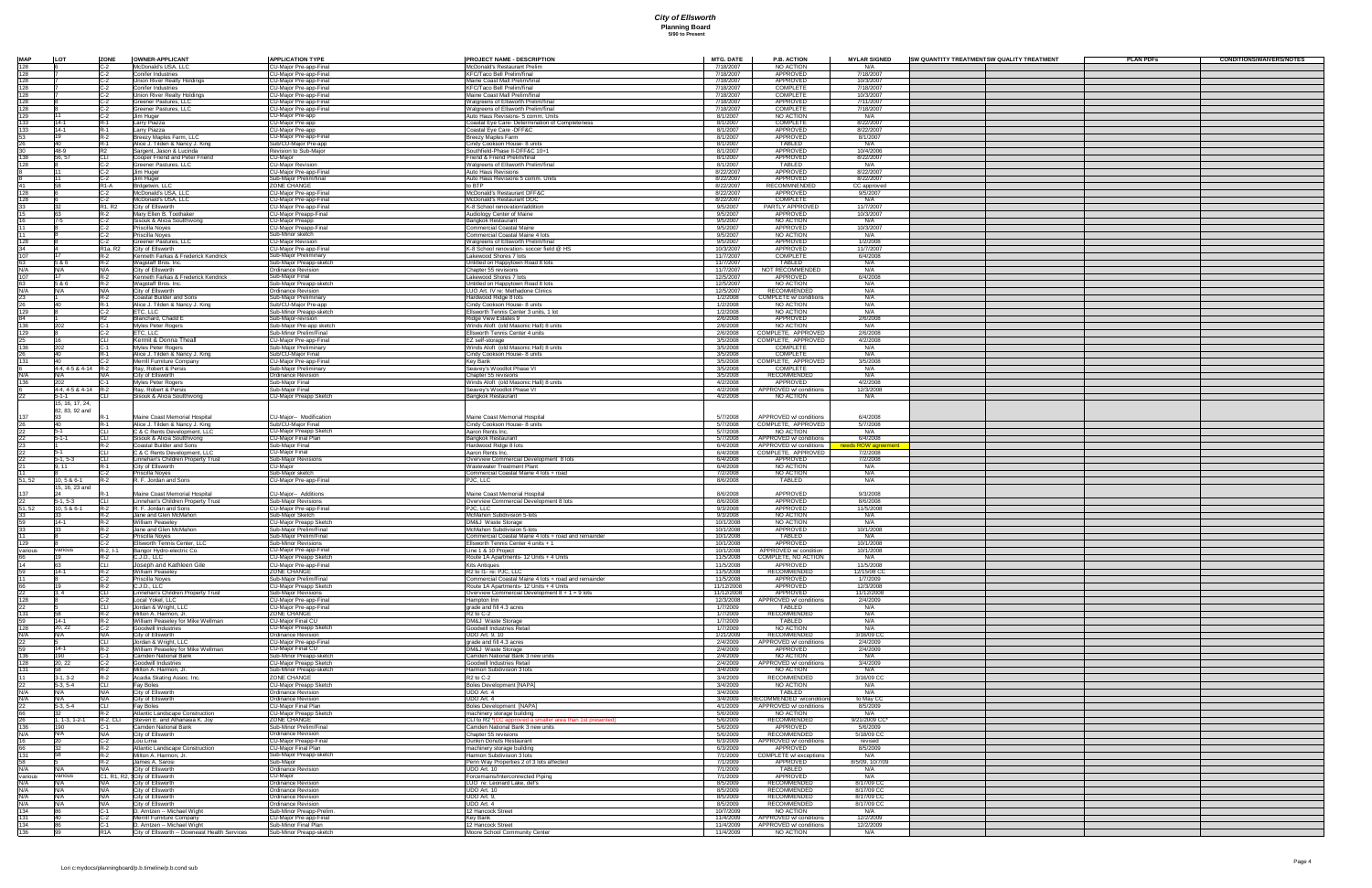| MAP<br>N/A         | <b>LOT</b>                 | <b>ZONE</b>            | OWNER-APPLICANT                                                   | <b>APPLICATION TYPE</b>                                                       | <b>PROJECT NAME - DESCRIPTION</b>                                                                               | <b>MTG. DATE</b>       | <b>P.B. ACTION</b>                                             | <b>MYLAR SIGNED</b>               | <b>SW QUANTITY TREATMENTSW QUALITY TREATMENT</b> | <b>PLAN PDFs</b>                             | <b>CONDITIONS/WAIVERS/NOTES</b> |
|--------------------|----------------------------|------------------------|-------------------------------------------------------------------|-------------------------------------------------------------------------------|-----------------------------------------------------------------------------------------------------------------|------------------------|----------------------------------------------------------------|-----------------------------------|--------------------------------------------------|----------------------------------------------|---------------------------------|
|                    | N/A                        |                        | City of Ellsworth                                                 | <b>Ordinance Revision</b>                                                     | UDO Art. 11 Parking                                                                                             | 11/4/2009              | RECOMMENDED                                                    | 11/16/09 CC                       |                                                  |                                              |                                 |
| N/A<br>N/A         | N/A<br>N/A                 |                        | <b>City of Ellsworth</b><br>City of Ellsworth                     | <b>Ordinance Revision</b><br><b>Ordinance Revision</b>                        | LUO re: Parking, etc.<br>Sub re: Parking, etc.                                                                  | 11/4/2009<br>11/4/2009 | RECOMMENDED<br>RECOMMENDED                                     | 11/16/09 CC<br>11/16/09 CC        |                                                  |                                              |                                 |
| N/A                | IN/A                       |                        | City of Ellsworth                                                 | <b>Ordinance Revision</b>                                                     | UDO Art. 10 Streets re: Traffic Control System                                                                  | 11/4/2009              | <b>RECOMMENDED</b>                                             | 11/16/09 CC                       |                                                  |                                              |                                 |
| 26/133             | $1/14-1$                   |                        | Milton A. Harmon, Jr<br>R1, R2, CLI Joy, Steven & Athanasia       | Sub-Major Final<br>Sub-Major                                                  | Harmon Subdivision 3 lots + road<br>Joy Woods-Revisions to a Major Subdivision                                  | 12/2/2009<br>12/2/2009 | <b>COMPLETE</b> w/ exceptions<br>APPROVED                      | N/A<br>12/2/2009                  |                                                  |                                              |                                 |
|                    |                            |                        | Alice J. Tilden & Nancy J. King                                   | CU-Major Final (re-approval)                                                  | Cindy Cookson House- 8 units                                                                                    | 12/2/2009              | APPROVED                                                       | 3/3/2010                          |                                                  |                                              |                                 |
|                    |                            |                        | Lou Lima                                                          | <b>CU-Major Revisions</b>                                                     | Dunkin Donuts Restaurant                                                                                        | 1/6/2010               | APPROVED                                                       | 1/6/2010                          |                                                  |                                              |                                 |
|                    | 12.3                       | $R-1A$<br>$R-2$ , $SP$ | Church of Life and Praise<br>Milton A. Harmon, Jr.                | <b>CU-Major Preapp Sketch</b>                                                 | Church of Life and Praise<br>Harmon Subdivision 3 lots + road                                                   | 1/6/2010<br>2/3/2010   | NO ACTION<br>APPROVED w/ conditions                            | N/A<br>street name?               |                                                  |                                              |                                 |
|                    | 2, 3                       | R-1A                   | Church of Life and Praise                                         | Sub-Major Final                                                               | Church of Life and Praise                                                                                       | 2/3/2010               | APPROVED w/ conditions                                         | 3/3/2010                          |                                                  |                                              |                                 |
| various            | various                    | R2, LR                 | City of Ellsworth                                                 | CU-Major                                                                      | <b>WWTP Outfall Pipe and Diffuser</b>                                                                           | 2/3/2010               | APPROVED<br><b>TABLED</b>                                      | 2/3/2010                          |                                                  |                                              |                                 |
|                    | IN/A<br>IN/A               | various                | <b>State of Maine</b><br>City of Ellsworth                        | <b>CU-Major Final</b><br><b>Ordinance Revision</b>                            | MDOT's Ellsworth Trail bike-ped path<br>LUO re: Boat Launches on Branch Lake                                    | 3/3/2010<br>3/3/2010   | RECOMMENDED                                                    | N/A<br>3/15/10 CC                 |                                                  |                                              |                                 |
|                    |                            |                        | Alice J. Tilden & Nancy J. King                                   | Revisions to CU-Sub                                                           | Cindy Cookson House- 8 units                                                                                    | 4/7/2010               | APPROVED w/ conditions                                         | 3/3/2010                          |                                                  |                                              |                                 |
|                    | 40-2<br>9 & 11             |                        | <b>Andrew Britt-David Skaves</b><br>City of Ellsworth             | Request to develop land under consent decree<br>CU-Major                      | divide two acres from 7.92-acre tp construct a garage<br>Ellsworth Bayside Road WWTP                            | 4/7/2010<br>4/7/2010   | APPROVED w/ conditions<br>APPROVED w/ conditions               | N/A<br>7/7/2010                   |                                                  |                                              |                                 |
|                    | N/A                        | various                | <b>State of Maine</b>                                             | Public Hearing/discussion                                                     | MDOT's Ellsworth Trail bike-ped path                                                                            | 4/7/2010               | NO ACTION                                                      | N/A                               |                                                  |                                              |                                 |
| N/A                | N/A                        |                        | City of Ellsworth<br>Tinker Hill, LLC                             | <b>Ordinance Revision</b><br>Sub/CU-Revision                                  | LUO re: Boat Launches on Branch Lake<br>Tinker Hill Subdivision Phase II- 78-Units/11 Lots                      | 4/7/2010               | RECOMMENDED<br><b>MEETING CANCELLED</b>                        | CC approved                       |                                                  |                                              |                                 |
| N/A                | IN/A                       |                        | City of Ellsworth                                                 | <b>Ordinance Revision</b>                                                     | Chapter 18 PB Ordiiance changes - staggering terms                                                              | 5/5/2010<br>5/5/2010   | MEETING CANCELLED                                              | N/A<br>N/A                        |                                                  |                                              |                                 |
| N/A                | IN/A                       |                        | <b>City of Ellsworth</b>                                          | <b>Ordinance Revision</b>                                                     | Chapter 18 PB Ordiiance changes - staggering terms                                                              | 6/2/2010               | RECOMMENDED                                                    | CC approved                       |                                                  |                                              |                                 |
|                    |                            | R3, DP                 | City of Ellsworth<br><b>MDOC</b>                                  | <b>Ordinance Revision</b><br><b>CU-Major Preapp/Final</b>                     | Chapter 56, Art. 10 Stormwater changes re: quantity/quality<br><b>Branch Lake Boat Launch</b>                   | 6/2/2010<br>7/7/2010   | RECOMMENDED<br>APPROVED                                        | CC approved 7/2/10<br>7/7/2010    |                                                  |                                              |                                 |
|                    |                            | २-1A                   | Church of Life and Praise                                         | <b>CU-Major Final-Revision</b>                                                | Church of Life and Praise                                                                                       | 8/4/2010               | APPROVED w/ conditions                                         | 9/1/2010                          |                                                  |                                              |                                 |
|                    | 27, 29, 31, 32,<br>33 & 34 | R <sub>1</sub> , LR    | Penquis                                                           | Sub/CU-Major Preapp Sketch                                                    | <b>Straw Family Housing</b>                                                                                     | 8/4/2010               | NO ACTION                                                      | N/A                               |                                                  |                                              |                                 |
| 86, 77             | 86-3, 77-3,5               | R2, LR                 | Roy and George Allen                                              | Sub-Major Preapp Sketch                                                       | <b>Nevells Shore Subdivision</b>                                                                                | 8/4/2010               | NO ACTION                                                      | N/A                               |                                                  |                                              |                                 |
|                    | IN/A                       |                        | City of Ellsworth                                                 | Ordinance Revision                                                            | Chapter 55 revisions                                                                                            | 8/4/2010               | RECOMMENDED                                                    | CC approved 8/16/10               |                                                  |                                              |                                 |
| various            | various                    | $R-2, C-2$             | Bangor Hydro-electric Co.                                         | <b>CU-Major Final DFFC</b>                                                    | <b>Downeast Reliability Project</b>                                                                             | 8/4/2010               | APPROVED                                                       | 8/4/2010                          |                                                  |                                              |                                 |
|                    | [29, 31, 32, 33,           |                        | Maine Coast Baptist Church                                        | <b>CU-Major Preapp-Final</b>                                                  | Maine Coast Baptist Church Addition                                                                             | 9/1/2010               | APPROVED                                                       | 10/6/2010                         |                                                  |                                              |                                 |
|                    |                            | :1, LR                 | <b>Penquis</b>                                                    | Major Sub, Major CU Final                                                     | Straw Way Family Housing                                                                                        | 9/1/2010               | APPROVED                                                       | 10/6/2010                         |                                                  |                                              |                                 |
|                    | $135\,6, 7, 8-1$           |                        | Irving Oil Marketing, Inc.<br><b>Glenn Crawford</b>               | Minor Sub, Major CU Preapp<br><b>CU-Major Preapp-Final</b>                    | Irving Oil/Circle K with Deli/Sandwich Shop<br>C & C Machine Shop                                               | 9/1/2010<br>10/6/2010  | NO ACTION<br>APPROVED                                          | N/A<br>10/6/2010                  |                                                  |                                              |                                 |
|                    |                            |                        | Ida Page                                                          | Allowed use determination                                                     | Robert and Mary's Place                                                                                         | 10/6/2010              | <b>FAVORABLE OPINION</b>                                       | N/A                               |                                                  |                                              |                                 |
|                    |                            |                        | Ida Page                                                          | Amendments to Zoning                                                          | Robert and Mary's Place                                                                                         | 10/6/2010              | <b>WITHDRAWN</b>                                               | N/A                               |                                                  |                                              |                                 |
|                    | $135$ 6, 7, 8-1            | $17$ R-2               | Irving Oil Marketing, Inc.<br><b>Ellsworth Shopping Center</b>    | Minor Sub, Major CU Preapp<br><b>CU-Major Preapp-Final</b>                    | Irving Oil/Circle K with Deli/Sandwich Shop<br>Reny's Addition                                                  | 10/6/2010<br>11/3/2010 | APPROVED w/ conditions<br>APPROVED w/ conditions               | 11/3/2010<br>11/3/2010            |                                                  |                                              |                                 |
|                    | 4-Jan CLI                  |                        | <b>Washington Hancock Community Agency</b>                        | CU-Major Preapp-Final                                                         | <b>WHCA Helping Hands Garage</b>                                                                                | 11/3/2010              | APPROVED                                                       | 12/1/2010                         |                                                  |                                              |                                 |
|                    |                            | 1-Jul R-2, C-2         | Bar Harbor Banking and Trust                                      | <b>CU-Major Preapp Sketch</b><br><b>CU-Major Preapp Sketch</b>                | <b>Bank Addition</b><br><b>Bank Redevelopment</b>                                                               | 11/3/2010              | NO ACTION<br>NO ACTION                                         | N/A<br>N/A                        |                                                  |                                              |                                 |
| N/A                | 131 35, 36, 37<br>IN/A     |                        | Bar Harbor Banking and Trust<br>City of Ellsworth                 | <b>Ordinance Revision</b>                                                     | UDO Art. 8, Section 812 Exterior Lighting Standards                                                             | 11/3/2010<br>11/3/2010 | RECOMMENDED                                                    | CC approved 12/13/10              |                                                  |                                              |                                 |
|                    |                            | 1-Jul R-2, C-2         | Bar Harbor Banking and Trust                                      | <b>CU-Major Final</b>                                                         | <b>Bank Operations Center Addition</b>                                                                          | 12/1/2010              | <b>APPROVED w/ condition</b>                                   | 12/1/2010                         |                                                  |                                              |                                 |
|                    |                            | I-1, CLI               | City of Ellsworth                                                 | Ordinance Revision                                                            | UDO Art. 8, Section 817 Medical Marijuana Standards                                                             | 12/1/2010              | RECOMMENDED                                                    | CC approved 12/13/10              |                                                  |                                              |                                 |
|                    |                            | $5R-2$<br>$29$ R-2     | J.M. Gibbs and Cathy Gibbs<br>James B. Card, II                   | <b>CU-Major Preapp Sketch</b><br><b>CU-Major Preapp Sketch</b>                | J's Pit Stop and The Back 40 Sporting Center<br>Jimbo's Junkin -- Auto graveyard                                | 1/5/2011<br>1/5/2011   | NO ACTION<br>NO ACTION                                         | N/A<br>N/A                        |                                                  |                                              |                                 |
| 131(35)            | $35, 36, 37, (2)$ C-2      |                        | Bar Harbor Banking and Trust                                      | <b>CU-Major Final</b>                                                         | Bank Redevelopment -- New Branch                                                                                | 1/5/2011               | APPROVED                                                       | 1/5/2011                          |                                                  |                                              |                                 |
|                    |                            |                        | <b>Myles Peter Rogers</b>                                         | Sub-Major Preapp Revision                                                     | Winds Aloft (Maine Grind Bldg) 8 units to 11 units                                                              | 2/3/2011               | NO ACTION                                                      | N/A                               |                                                  |                                              |                                 |
|                    | IN/A<br>$1 - 2 - 1$        |                        | City of Ellsworth<br>Steven and Athanasia Joy                     | <b>Ordinance Revision</b><br><b>CU-Major Preapp-Final</b>                     | Ch's 21, 19, 28 and 56 re: MHP and Campground Standards<br>The Dispensary - medical marijuana dispensary        | 2/3/2011<br>3/2/2011   | RECOMMENDED<br>APPROVED w/ condition                           | N/A<br>6/1/2011                   |                                                  |                                              |                                 |
|                    | 202                        |                        | <b>Myles Peter Rogers</b>                                         | Sub-Major Final Revision                                                      | Winds Aloft (Maine Grind Bldg) 8 units to 11 units                                                              | 3/2/2011               | APPROVED                                                       | 4/6/2011                          |                                                  |                                              |                                 |
|                    | 4-18 & 4-19                | <b>CLI. R-2</b>        | CA Johnson Morrison, Prop. LLC<br>Ray, Robert & Persis            | Sub-Major Review only<br><b>Sub-Major Revision</b>                            | Morrison Chevrolet, Inc.<br>Seavey's Woodlot Phase VI                                                           | 4/6/2011<br>4/6/2011   | <b>RIGHTS WAIVED</b><br>APPROVED                               | N/A<br>4/6/2011                   |                                                  |                                              |                                 |
|                    |                            | CLI. LR                | E-Con, Inc.                                                       | <b>CU-Major Pre-app-Final</b>                                                 | grade and fill 4.9 acres                                                                                        | 5/4/2011               | APPROVED w/ condition                                          | 5/4/2011                          |                                                  |                                              |                                 |
|                    |                            | R-2, LR                | Maine Coast Baptist Church                                        | <b>CU-Major Revisions</b>                                                     | Maine Coast Baptist Church Addition                                                                             | 5/4/2011               | APPROVED                                                       | 6/1/2011                          |                                                  |                                              |                                 |
|                    |                            | 29 R-2, LR             | for Kerry Shea<br>James B. Card, II                               | Sub-Minor Preapp sketch                                                       | 110 Oak Street<br>Jimbo's Junkin -- Auto graveyard                                                              | 5/4/2011<br>5/4/2011   | <b>TABLED</b><br><b>TABLED</b>                                 | N/A<br>N/A                        |                                                  |                                              |                                 |
|                    |                            |                        | City of Ellsworth                                                 | CU-Major Final<br>Ordinance Revision                                          | Ch 56 re: MHP and Campground Standards                                                                          | 5/4/2011               | RECOMMENDED                                                    | CC approved 5-2011                |                                                  |                                              |                                 |
|                    |                            | $R1-A$<br>29 R-2, LR   | for Kerry Shea<br>James B. Card, I                                | Sub-Minor Preapp sketch<br>CU-Major Final (site visit)                        | 110 Oak Street<br>Jimbo's Junkin -- Auto graveyard SITE VISIT ONLY                                              | 5/25/2011<br>5/25/2011 | NO ACTION<br>NO ACTION                                         | N/A<br>N/A                        |                                                  |                                              |                                 |
|                    |                            | 29 R-2, LR             | James B. Card, II                                                 | <b>CU-Major Final</b>                                                         | Jimbo's Junkin -- Auto graveyard                                                                                | 6/1/2011               | <b>COMPLETE - TABLED</b>                                       | N/A                               |                                                  |                                              |                                 |
|                    |                            | R-1a                   | Kerry Shea<br>Jeff Buzzell                                        | Sub-Minor Final<br>ONE CHANGE                                                 | 110 Oak Street<br>$-1$ to R-1                                                                                   | 6/1/2011<br>6/1/2011   | APPROVED<br>RECOMMENDED                                        | 6/1/2011<br>CC approved 6-2011    |                                                  |                                              |                                 |
|                    | [29, 31, 32, 33]           |                        |                                                                   |                                                                               |                                                                                                                 |                        |                                                                |                                   |                                                  |                                              |                                 |
|                    |                            |                        | Penquis                                                           | Major Sub- CU Revisions                                                       | Straw Way Family Housing                                                                                        | 6/1/2011               | APPROVED                                                       | 8/3/2011                          |                                                  |                                              |                                 |
|                    |                            |                        | Bald Mt. View Subdivision<br>29 R-2, LR James B. Card, II         | Sub-Revision Review only<br><b>CU-Major Final</b>                             | Morrison Chevrolet, Inc.<br>Jimbo's Junkin -- Auto graveyard                                                    | 6/1/2011<br>7/6/2011   | RIGHTS WAIVED<br>MEETING CANCELLED                             | N/A<br>N/A                        |                                                  |                                              |                                 |
|                    |                            |                        | 29 R-2, LR James B. Card, II                                      | <b>CU-Major Final</b>                                                         | Jimbo's Junkin -- Auto graveyard                                                                                | 8/3/2011               | <b>CONTINUED</b>                                               | N/A                               |                                                  |                                              |                                 |
|                    |                            |                        | <b>Ueff Buzzell</b>                                               | <b>IMinor Sub, Major CU Preapp</b>                                            | 88 State Street Apartments (6 units)                                                                            | 8/3/2011               | NO ACTION                                                      | N/A                               |                                                  |                                              |                                 |
|                    |                            | 29 R-2, LR             | James B. Card. II<br>Jeff Buzzell                                 | <b>CU-Major Final</b><br>Major Sub/Major CU site visit                        | Jimbo's Junkin -- Auto graveyard<br>88 State Street Apartments (6 units)                                        | 8/17/2011<br>8/24/2011 | APPROVED w/ conditions<br>NO ACTION                            | 9/7/2011<br>N/A                   |                                                  |                                              |                                 |
|                    | 164                        |                        | Jeff Buzzell                                                      | Major Sub/CU Prelim/Final                                                     | 86 State Street Apartments (6 units)                                                                            | 9/7/2011               | APPROVED w/ conditions                                         | 9/21/2011                         |                                                  |                                              |                                 |
| 138 & 34           | 19 & 84                    |                        | <b>Maine Coast Memorial Hospital</b><br>Penquis Development, Inc. | <b>CU-Major Preapp Sketch</b><br>Major Sub/CU Preliminary                     | Mary Dow Center<br>Leonard Lake Senior Housing                                                                  | 9/7/2011<br>9/7/2011   | NO ACTION<br><b>COMPLETE</b>                                   | N/A<br>N/A                        |                                                  |                                              |                                 |
| 138 & 34           | 19 & 4                     |                        | Penquis Development, Inc.                                         | Major Sub/CU Preliminary                                                      | Leonard Lake Senior Housing SITE VISIT ONLY                                                                     | 9/21/2011              | NO ACTION                                                      | N/A                               |                                                  |                                              |                                 |
| 138 & 34   19 & 4  |                            |                        | Penquis Development, Inc.                                         | Major Sub/CU Final                                                            | Leonard Lake Senior Housing - 26 units                                                                          | 10/5/2011              | APPROVED w/ conditions                                         | 11/2/2011                         |                                                  |                                              |                                 |
|                    |                            |                        | Maine Coast Memorial Hospital<br>$0.5.0$ ., LLC                   | <b>CU-Major Final</b><br><b>CU-Major Pre-app Sketch</b>                       | Mary Dow Center<br>Route 1A Apartments - 6 Units                                                                | 10/5/2011<br>2/1/2012  | APPROVED<br>NO ACTION                                          | N/A                               |                                                  | <b>Began Recording</b>                       |                                 |
|                    |                            |                        | C.J.D., LLC                                                       | CU-Major Final                                                                | Route 1A Apartments - 6 units                                                                                   | 3/7/2012               | APPROVED                                                       | 4/4/2012                          |                                                  | TORE1\Shares\Planning\Approved Projects\2012 |                                 |
|                    |                            |                        | City of Ellsworth                                                 | Ordinance Revision                                                            | Parking standards change - 10' to 9' wide for 90 degree                                                         | 3/7/2012               | <b>APPROVED</b>                                                | N/A                               |                                                  |                                              |                                 |
|                    | 21, 22, 23                 |                        | Patrick C. Jordan<br>Senergy Partners, LLC                        | Major Sub/Pre-app Major CU<br>Pre-app/Sketch for Major Sub/Major CU           | Shore Road Apartments - 6 units<br>Beckwith Pines - 8-unit apartment                                            | 4/4/2012<br>4/4/2012   | NO ACTION<br>NO ACTION                                         | N/A<br>N/A                        |                                                  |                                              |                                 |
|                    |                            |                        | <b>Ellsworth Investments, LLC</b>                                 | Prelim Minor Sub / Modification to Major CU                                   | Store Modifications - Dollar Tree addition to Marden's                                                          | 4/4/2012               | <b>COMPLETE w/ exception</b>                                   |                                   |                                                  |                                              |                                 |
|                    | IN/A                       |                        | for Senergy Partners<br>Ilsworth Investments, LLC                 | <b>Ordinance Revision</b><br>Final Minor Sub/Modification to Major CU         | Add multifamily as allowed use in C-2<br>Store Modifications - Dollar Tree addition to Marden's                 | 4/4/2012<br>5/2/2012   | NO RECOMMENDATION  <br><b>APPROVED</b>                         | CC approved 4/16/2012<br>5/2/2012 |                                                  |                                              |                                 |
|                    | 21, 22, 23                 |                        | Patrick C. Jordan                                                 | Final Major Sub/Major CU                                                      | Shore Road Apartments - 6 units                                                                                 | 5/2/2012               | <b>COMPLETE - TABLED</b>                                       |                                   |                                                  |                                              |                                 |
|                    | 21, 22, 23                 |                        | Patrick C. Jordan<br>Senergy Partners, LLC                        | Final Major Sub/Major CU<br>Pre-app/Sketch for Major Sub/Major CU             | Shore Road Apartments - 6 units<br>Beckwith Pines - 8-unit apartment                                            | 6/6/2012<br>6/6/2012   | APPROVED w/ conditions<br>NO ACTION                            | 7/5/2012                          |                                                  |                                              |                                 |
|                    |                            |                        | Dead River Company                                                | <b>Major CU Modifications</b>                                                 | Ellsworth Falls Bulk Plant addition - 6 tanks                                                                   | 6/6/2012               | APPROVED                                                       | 7/5/2012                          |                                                  |                                              |                                 |
|                    | IN/A                       |                        | City of Ellsworth                                                 | Ordinance amendment                                                           | Amend allowed uses in C-2 regarding research labs                                                               | 6/6/2012               | <b>RECOMMENDED</b>                                             | N/A                               |                                                  |                                              |                                 |
|                    | IN/A                       |                        | City of Ellsworth<br>Senergy Partners, LLC                        | <b>Ordinance Repeal/Revision</b><br>Prelim Major Sub/Major Use                | Amendments to Ch. 56 UDO and Ch. 28 Sub, Repeal Ch. 19 LUO<br>Beckwith Pines - 8-unit apartment                 | 6/6/2012<br>7/5/2012   | <b>RECOMMENDED</b><br><b>COMPLETE</b>                          | N/A<br>N/A                        |                                                  |                                              |                                 |
|                    |                            |                        | Senergy Partners, LLC                                             | Final Major Sub/Major Use                                                     | Beckwith Pines - 8-unit apartment                                                                               | 8/1/2012               | APPROVED                                                       |                                   |                                                  | TORE1\Shares\Planning\Approved Projects\2012 |                                 |
| N/A<br>77 & 86     | IN/A<br>5 & 3              | R and LR               | City of Ellsworth<br>Roy P. Allen, et al                          | Ordinance amendments<br>Preliminary Major Subdivision                         | Minor - housekeeping<br><b>Nevells Shore Subdivision</b>                                                        | 8/1/2012<br>9/5/2012   | <b>RECOMMENDED</b><br><b>COMPLETE</b>                          | N/A                               |                                                  |                                              |                                 |
|                    | $12 - 2$                   |                        | Ronald F. Jordan et al                                            | <b>ZONE CHANGE</b>                                                            |                                                                                                                 | 11/7/2012              | RECOMMENDED                                                    |                                   |                                                  |                                              |                                 |
| 77 & 86            | 5 &<br>583                 |                        | Roy P. Allen, et al<br>Roy P. Allen, et al                        | Determination of road classification<br>Request for recommendation to Council | Was Planner's classification as residential road correct?                                                       | 11/7/2012<br>11/7/2012 | DETERMINED CORRECT<br><b>RECOMMENDED</b>                       | CC approved 11/19/12              |                                                  |                                              |                                 |
| 77 & 86<br>77 & 86 | 5 & 3                      |                        | Roy P. Allen, et al                                               | Request for recommendation to Council                                         | Street Design Standards - waiver of paving requirement<br>Street Design Standards - waiver of width requirement | 11/7/2012              | NO RECOMMENDATION                                              | CC no approval 11/19/12           |                                                  |                                              |                                 |
| N/A                | -IN/A                      |                        | City of Ellsworth                                                 | Ordinance amendments                                                          | Minor - housekeeping                                                                                            | 11/7/2012              | RECOMMENDED                                                    | CC approved 11/19/12              |                                                  |                                              |                                 |
| 77 & 86 5 & 3      | N/A                        |                        | Roy P. Allen, et al<br>J, I to N, R City of Ellsworth             | Preliminary Major Subdivision<br>ZONE CHANGES                                 | <b>Nevells Shore Subdivision</b><br>Upper Main Street - U and I zones to N and R zones                          | 1/2/2013<br>1/2/2013   | <b>COMPLETE</b><br>RECOMMENDED                                 | CC approved 1/14/13               |                                                  |                                              |                                 |
| N/A                | N/A                        |                        | City of Ellsworth                                                 | Ordinance amendments                                                          | Chapter 55 Public Water Supply                                                                                  | 1/2/2013               | RECOMMENDED                                                    | CC approved 1/14/13               |                                                  |                                              |                                 |
|                    |                            |                        | <b>First Atlantic Healthcare</b><br>City of Ellsworth             | Sketch Major Use Site Development<br>Sketch Major Use Site Development        | Ellsworth Facility nursing care and assisted living<br>Moore Community Center renovation and expansion          | 3/6/2013<br>3/6/2013   | NO ACTION<br>NO ACTION                                         |                                   |                                                  |                                              |                                 |
| 136<br>77 & 86     | 5 & 3                      | R and LR               | Roy P. Allen, et al                                               | <b>Final Major Subdivision</b>                                                | Nevells Shore Subdivision                                                                                       | 4/3/2013               | APPROVED                                                       | 4/3/2013                          |                                                  | TORE1\Shares\Planning\Approved_Projects\2013 |                                 |
|                    |                            |                        | City of Ellsworth<br><b>First Atlantic Healthcare</b>             | Prelim. Major Use Site Development<br>Prelim. Major Use Site Development      | Moore Community Center renovation and expansion<br>Ellsworth Facility nursing care and assisted living          | 4/3/2013<br>4/3/2013   | <b>COMPLETE w/ exceptions</b><br><b>COMPLETE w/ exceptions</b> |                                   |                                                  |                                              |                                 |
|                    |                            |                        |                                                                   |                                                                               |                                                                                                                 |                        |                                                                |                                   |                                                  |                                              |                                 |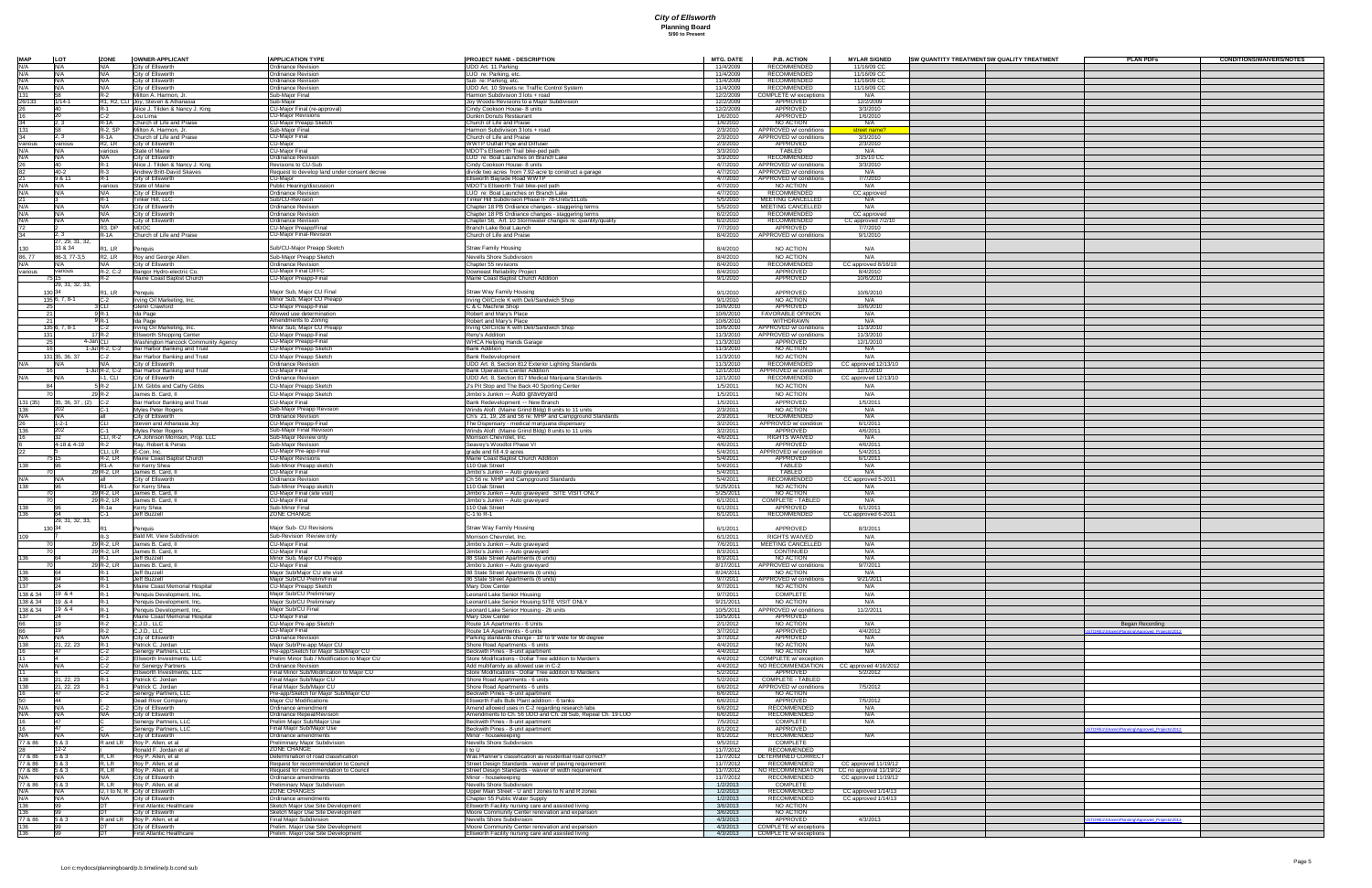| <b>MAP</b>          | <b>LOT</b>            | <b>IZONE</b>       | OWNER-APPLICANT                                                                           | <b>APPLICATION TYPE</b>                                                                                                                                                                                                                                               | <b>PROJECT NAME - DESCRIPTION</b>                                                                                  | <b>MTG. DATE</b>                 | <b>P.B. ACTION</b>                                          | <b>MYLAR SIGNED</b>                            | <b>SW QUANTITY TREATMENTSW QUALITY TREATMENT</b> | <b>PLAN PDFs</b>                                                                                       | <b>CONDITIONS/WAIVERS/NOTES</b>                                                                                                                                                                                                                                                                                                                                                                                                                                                                                                                                                                                                                                                                                            |
|---------------------|-----------------------|--------------------|-------------------------------------------------------------------------------------------|-----------------------------------------------------------------------------------------------------------------------------------------------------------------------------------------------------------------------------------------------------------------------|--------------------------------------------------------------------------------------------------------------------|----------------------------------|-------------------------------------------------------------|------------------------------------------------|--------------------------------------------------|--------------------------------------------------------------------------------------------------------|----------------------------------------------------------------------------------------------------------------------------------------------------------------------------------------------------------------------------------------------------------------------------------------------------------------------------------------------------------------------------------------------------------------------------------------------------------------------------------------------------------------------------------------------------------------------------------------------------------------------------------------------------------------------------------------------------------------------------|
|                     |                       |                    | Lima Realty Holdings, LLC                                                                 | Prelim, Maior Use Site Development                                                                                                                                                                                                                                    | Dunkin' Donuts Kingsland Crossing                                                                                  | 5/1/2013                         | <b>COMPLETE</b>                                             |                                                |                                                  |                                                                                                        |                                                                                                                                                                                                                                                                                                                                                                                                                                                                                                                                                                                                                                                                                                                            |
|                     |                       |                    | City of Ellsworth<br><b>First Atlantic Healthcare</b>                                     | Final Major Use Site Development<br>Final Major Use Site Development                                                                                                                                                                                                  | Moore Community Center renovation and expansion<br>Ellsworth Facility nursing care and assisted living             | 5/1/2013<br>5/1/2013             | APPROVED<br>APPROVED                                        | 5/1/2013<br>7/3/2013                           |                                                  | \STORE1\Shares\Planning\Approved_Projects\2013<br>STORE1\Shares\Planning\Approved Projects\2013        |                                                                                                                                                                                                                                                                                                                                                                                                                                                                                                                                                                                                                                                                                                                            |
| N/A                 | N/A                   |                    | City of Ellsworth                                                                         | <b>Ordinance Revision</b>                                                                                                                                                                                                                                             | Art. 6 (submittal requirements) Art. 9 (trip generation)                                                           | 7/3/2013                         | <b>RECOMMENDED</b>                                          | CC approved 7/15/13                            |                                                  |                                                                                                        |                                                                                                                                                                                                                                                                                                                                                                                                                                                                                                                                                                                                                                                                                                                            |
|                     |                       |                    | <b>Dan Quinlan</b><br>Melinda and Gordon Workman                                          | Prelim. Major Use Site Development<br>Pre-app/Sketch for Major Sub                                                                                                                                                                                                    | Convert existing 2 dwellings into 4 dwellings<br>Convert existing residences into offices                          | 8/7/2013<br>8/7/2013             | <b>COMPLETE</b><br>NO ACTION                                |                                                |                                                  |                                                                                                        |                                                                                                                                                                                                                                                                                                                                                                                                                                                                                                                                                                                                                                                                                                                            |
| 138 & 34            | $ 19 \& 1$            | DT, LR             | Penquis Development, Inc.                                                                 | Revisions to an approved Major Sub/Major CU                                                                                                                                                                                                                           | Convey to the city a 2,382 sf wedge of land (Wood Street)                                                          | 8/7/2013                         |                                                             | PLICATION WITHDRAWN CC taken by eminent domain |                                                  |                                                                                                        |                                                                                                                                                                                                                                                                                                                                                                                                                                                                                                                                                                                                                                                                                                                            |
|                     | 139-1                 |                    | Dan Quinlan<br>Melinda and Gordon Workman                                                 | Final Major Use Site Development<br>Prelim./Final Major Sub                                                                                                                                                                                                           | Convert existing 2 dwellings into 4 dwellings<br>Convert existing residence into offices and one dwelling          | 9/4/2013<br>10/2/2013            | APPROVED<br>COMPLETE, APPROVED                              | 10/2/2013<br>11/6/2013                         |                                                  | TORE1\Shares\Planning\Approved Projects\2013<br>STORE1\Shares\Planning\Approved_Projects\2013          |                                                                                                                                                                                                                                                                                                                                                                                                                                                                                                                                                                                                                                                                                                                            |
|                     |                       |                    | City of Ellsworth                                                                         | Sign Ordinance Repeal/Addition                                                                                                                                                                                                                                        | Repeal Ch. 9, Add Art. 12 to UDO; amendments to 1, 8, 14                                                           | 12/4/2013                        | <b>MEETING CANCELLED</b>                                    |                                                |                                                  |                                                                                                        |                                                                                                                                                                                                                                                                                                                                                                                                                                                                                                                                                                                                                                                                                                                            |
|                     | IN/A                  |                    | Morrison Chevrolet, Inc<br>City of Ellsworth                                              | Review of waiver and approval<br>Sign Ordinance Repeal/Addition                                                                                                                                                                                                       | Morrison Chevrolet, Inc. Subdivision<br>Repeal Ch. 9, Add Art. 12 to UDO; amendments to 1, 8, 14                   | 1/8/2014<br>1/8/2014             | <b>SIGNED</b><br>RECOMMENDED                                |                                                |                                                  |                                                                                                        |                                                                                                                                                                                                                                                                                                                                                                                                                                                                                                                                                                                                                                                                                                                            |
|                     |                       |                    | $0.5.01$ , LLC                                                                            | Sketch Major Use Site Development                                                                                                                                                                                                                                     | <b>Surry Road Apartments</b>                                                                                       | 1/8/2014                         | NO ACTION                                                   |                                                |                                                  |                                                                                                        |                                                                                                                                                                                                                                                                                                                                                                                                                                                                                                                                                                                                                                                                                                                            |
|                     |                       |                    | C.J.D., LLC<br>C.J.D., LLC                                                                | Preliminary Major Use Site Development<br>Final Major Use Site Development                                                                                                                                                                                            | <b>Surry Road Apartments</b><br><b>Surry Road Apartments</b>                                                       | 2/7/2014<br>3/5/2014             | <b>COMPLETE</b><br>APPROVED                                 | 4/2/2014                                       |                                                  |                                                                                                        |                                                                                                                                                                                                                                                                                                                                                                                                                                                                                                                                                                                                                                                                                                                            |
|                     |                       |                    | <b>PRB, LLC</b>                                                                           | Preliminary Major Use Site Development                                                                                                                                                                                                                                | RF Jordan and Sons Gravel Pit                                                                                      | 3/5/2014                         | <b>INCOMPLETE</b>                                           |                                                |                                                  | TORE1\Shares\Planning\Approved Projects\2014                                                           |                                                                                                                                                                                                                                                                                                                                                                                                                                                                                                                                                                                                                                                                                                                            |
|                     |                       |                    | Emera Maine                                                                               | Preliminary Major Use Site Development                                                                                                                                                                                                                                | Nicolin Road Mobile Substation                                                                                     | 3/5/2014                         | <b>COMPLETE</b>                                             |                                                |                                                  |                                                                                                        |                                                                                                                                                                                                                                                                                                                                                                                                                                                                                                                                                                                                                                                                                                                            |
|                     |                       |                    | Emera Maine<br><b>Ima Realty Holdings, LLC</b>                                            | Final Major Use Site Development<br>Final Major Use Site Development                                                                                                                                                                                                  | Nicolin Road Mobile Substation<br>Dunkin Donuts Kingsland Crossing                                                 | 4/2/2014<br>4/2/2014             | APPROVED<br>APPROVED                                        | 4/2/2014<br>4/2/2014                           |                                                  | STORE1\Shares\Planning\Approved Projects\2014<br><b>NSTORE1\Shares\Planning\Approved_Projects\2014</b> |                                                                                                                                                                                                                                                                                                                                                                                                                                                                                                                                                                                                                                                                                                                            |
|                     | $19-3$                |                    | <b>Stone Park Properties</b>                                                              | Preliminary Major Use Site Development                                                                                                                                                                                                                                | Garage Estates - rental storage units                                                                              | 4/2/2014                         | <b>COMPLETE</b>                                             |                                                |                                                  |                                                                                                        |                                                                                                                                                                                                                                                                                                                                                                                                                                                                                                                                                                                                                                                                                                                            |
|                     | IN/A                  |                    | City of Ellsworth<br>Southstreet Development                                              | Amendments to Ch. 56 UDO<br>Preliminary Major Use Site Development/Minor Subdivision                                                                                                                                                                                  | "housekeeping"<br>radewinds; 9,500 sf c-store, restaurant, yogurt café                                             | 4/2/2014<br>5/7/2014             | RECOMMENDED<br><b>WITHDRAWN</b>                             | CC approved 4/21/14                            |                                                  |                                                                                                        |                                                                                                                                                                                                                                                                                                                                                                                                                                                                                                                                                                                                                                                                                                                            |
|                     | $19-3$                |                    | <b>Stone Park Properties</b>                                                              | Final Major Use Site Development                                                                                                                                                                                                                                      | Garage Estates - rental storage units                                                                              | 5/7/2014                         | APPROVED                                                    | 5/7/2014                                       |                                                  | STORE1\Shares\Planning\Approved_Projects\2014                                                          |                                                                                                                                                                                                                                                                                                                                                                                                                                                                                                                                                                                                                                                                                                                            |
|                     |                       |                    | <b>Buzzell Properties, LLC</b><br><b>Buzzell Properties, LLC</b>                          | Preliminary Major Use Site Development/Major Subdivision<br>Final Major Use Site Development/Major Subdivision                                                                                                                                                        | <b>Buzzell Properties Apartments at Whitney Field</b><br>Buzzell Properties Apartments at Whitney Field            | 6/4/2014<br>7/2/2014             | <b>COMPLETE</b><br>APPROVED w/ condition                    | 8/6/2014                                       |                                                  |                                                                                                        |                                                                                                                                                                                                                                                                                                                                                                                                                                                                                                                                                                                                                                                                                                                            |
|                     |                       |                    | Southstreet Development                                                                   | <b>Preliminary Major Use Site Development</b>                                                                                                                                                                                                                         | Tradewinds; 9,500 sf c-store, restaurant, yogurt café                                                              | 7/2/2014                         | <b>COMPLETE w/ exception</b>                                |                                                |                                                  | \STORE1\Shares\Planning\Approved Projects\2014                                                         |                                                                                                                                                                                                                                                                                                                                                                                                                                                                                                                                                                                                                                                                                                                            |
|                     |                       |                    | C.J.D., LLC                                                                               | Amendments to approved Major Use                                                                                                                                                                                                                                      | <b>Surry Road Apartments</b>                                                                                       | 8/6/2014                         | APPROVED w/ conditions                                      | 12/3/2014                                      |                                                  | STORE1\Shares\Planning\Approved_Projects\2014                                                          |                                                                                                                                                                                                                                                                                                                                                                                                                                                                                                                                                                                                                                                                                                                            |
|                     |                       |                    | <b>Robert Tracy</b><br>Southstreet Development                                            | <b>Preliminary Major Use Site Development</b><br>Final Major Use Site Development                                                                                                                                                                                     | Eastern Mold Remediation 7,000sf office, shop, residence<br>Tradewinds; 9,500 sf c-store, restaurant, yogurt café  | 8/6/2014<br>8/6/2014             | <b>COMPLETE</b><br>APPROVED                                 | 8/6/2014                                       |                                                  | STORE1\Shares\Planning\Approved Projects\2014                                                          |                                                                                                                                                                                                                                                                                                                                                                                                                                                                                                                                                                                                                                                                                                                            |
|                     |                       |                    | Philip D. Johnson and Joanne P. Johnson                                                   | <b>Preliminary Minor Subdivision</b>                                                                                                                                                                                                                                  | 3 lots of 13 acres total from 139 acre property                                                                    | 9/3/2014                         | <b>COMPLETE</b>                                             | WITHDRAWN                                      |                                                  |                                                                                                        |                                                                                                                                                                                                                                                                                                                                                                                                                                                                                                                                                                                                                                                                                                                            |
|                     |                       |                    | <b>Robert Tracy</b><br>Brock Knox Properties, LLC/Lawrence Ryan Bates                     | Final Major Use Site Development<br>Prelim. Major Use Site Development/Major Sub                                                                                                                                                                                      | Eastern Mold Remediation 7,000sf office, shop, residence<br>Two, 5,600sf bldgs for specialty retail use            | 9/3/2014<br>9/3/2014             | APPROVED<br>COMPLETE w/ exceptions                          | 10/1/2014                                      | <b>Began Recording</b><br>Began Recording        | STORE1\Shares\Planning\Approved_Projects\2014                                                          |                                                                                                                                                                                                                                                                                                                                                                                                                                                                                                                                                                                                                                                                                                                            |
|                     |                       |                    | Brock Knox Properties, LLC/Lawrence Ryan Bates                                            | Final Major Use Site Development/Major Subdivision                                                                                                                                                                                                                    | Two, 5,600sf bldgs for specialty retail use                                                                        | 10/1/2014                        | APPROVED                                                    | 1/7/2015                                       |                                                  | TORE1\Shares\Planning\Approved Projects\2014                                                           |                                                                                                                                                                                                                                                                                                                                                                                                                                                                                                                                                                                                                                                                                                                            |
|                     |                       |                    | J.M. Gibbs and Cathy Gibbs                                                                | Prelim. Major Use Site Development                                                                                                                                                                                                                                    | 3,200 sf restaurant/residence, skating rink, skate park<br>3.200 sf restaurant/residence. skating rink. skate park | 12/3/2014                        | COMPLETE w/ exceptions                                      | 2/4/2015                                       |                                                  |                                                                                                        |                                                                                                                                                                                                                                                                                                                                                                                                                                                                                                                                                                                                                                                                                                                            |
|                     |                       |                    | J.M. Gibbs and Cathy Gibbs<br>R.F. Jordan & Sons                                          | [Final Major Use Site Development<br><b>Preliminary Major Use Site Development</b>                                                                                                                                                                                    | RF Jordan and Sons Gravel Pit                                                                                      | 1/7/2015<br>1/7/2015             | APPROVED<br><b>COMPLETE</b> w/exception                     |                                                |                                                  | TORE1\Shares\Planning\Approved_Projects\2014                                                           | <b>Began Recording</b>                                                                                                                                                                                                                                                                                                                                                                                                                                                                                                                                                                                                                                                                                                     |
|                     |                       |                    | R.F. Jordan & Sons                                                                        | Final Major Use Site Development                                                                                                                                                                                                                                      | RF Jordan and Sons Gravel Pit                                                                                      | 2/4/2015                         | APPROVED                                                    |                                                |                                                  | STORE1\Shares\Planning\Approved_Projects\2015                                                          | Monitoring well to be installed at 175' floor elev.                                                                                                                                                                                                                                                                                                                                                                                                                                                                                                                                                                                                                                                                        |
|                     |                       |                    | Philip D. Johnson and Joanne P. Johnson<br>Brock Knox Properties, LLC/Lawrence Ryan Bates | Final Minor Subdivision<br>Amendment to approved Major Use/Major Sub                                                                                                                                                                                                  | 3 lots of 13 acres total from 139 acre property<br>eliminate one of four under-drained soil filters in SW plan     | 2/4/2015<br>2/4/2015             | APPROVED<br>APPROVED w/ condition                           | 2/4/2015                                       |                                                  | \STORE1\Shares\Planning\Approved Projects\2015<br>STORE1\Shares\Planning\Approved Projects\2015        | conditional on DEP SW permit approval                                                                                                                                                                                                                                                                                                                                                                                                                                                                                                                                                                                                                                                                                      |
|                     | 139 & 138   004 & 085 |                    | Harvey Hensleigh, LLC                                                                     | Prelim. Major Use Site Development/Major Sub                                                                                                                                                                                                                          | Harvey Way Condominium                                                                                             | 11/4/2015                        | <b>COMPLETE</b>                                             |                                                |                                                  |                                                                                                        |                                                                                                                                                                                                                                                                                                                                                                                                                                                                                                                                                                                                                                                                                                                            |
|                     | 139 & 138 004 & 085   |                    | Harvey Hensleigh, LLC                                                                     | Final Major Use Site Development/Major Subdivision                                                                                                                                                                                                                    | Harvey Way Condominium                                                                                             | 12/2/2015                        | NO ACTION                                                   |                                                |                                                  |                                                                                                        | Waivers to: Section 606.7E & Section 1105.4                                                                                                                                                                                                                                                                                                                                                                                                                                                                                                                                                                                                                                                                                |
| $135 -$             | 125                   |                    | RH Foster Energy, LLC                                                                     | Preliminary Major Use Site Development                                                                                                                                                                                                                                | RH Foster On the Run                                                                                               | 1/6/2016                         | <b>COMPLETE w/ exceptions</b>                               |                                                |                                                  |                                                                                                        | Conditions: Applicant to provide letters from City<br>Water and Sewer Dept.; asubuilt of stormwater<br>stormwater maintenance plan with a log<br>available to the City upon request.<br>Board accept fee in lieu of stormwater quality<br>treatment                                                                                                                                                                                                                                                                                                                                                                                                                                                                        |
|                     |                       |                    |                                                                                           |                                                                                                                                                                                                                                                                       |                                                                                                                    |                                  |                                                             |                                                |                                                  |                                                                                                        | <b>Waiver: Lighting</b><br>Condition: foundation design to be evaluated &                                                                                                                                                                                                                                                                                                                                                                                                                                                                                                                                                                                                                                                  |
|                     |                       |                    |                                                                                           |                                                                                                                                                                                                                                                                       |                                                                                                                    |                                  |                                                             |                                                |                                                  |                                                                                                        | prior motion regarding excavation outside the                                                                                                                                                                                                                                                                                                                                                                                                                                                                                                                                                                                                                                                                              |
|                     | 125                   |                    | RH Foster Energy, LLC                                                                     | Final Major Use Site Development                                                                                                                                                                                                                                      | RH Foster On the Run                                                                                               | 2/3/2016                         | APPROVED w/ condition                                       | 3/2/2016                                       |                                                  | \STORE1\Shares\Planning\Approved_Projects\2016                                                         | chapel lot remains                                                                                                                                                                                                                                                                                                                                                                                                                                                                                                                                                                                                                                                                                                         |
|                     |                       |                    |                                                                                           |                                                                                                                                                                                                                                                                       |                                                                                                                    |                                  |                                                             |                                                |                                                  |                                                                                                        | Condition: road cross-section and profile to be<br>submitted and note on the plan indicating that                                                                                                                                                                                                                                                                                                                                                                                                                                                                                                                                                                                                                          |
|                     |                       |                    |                                                                                           |                                                                                                                                                                                                                                                                       |                                                                                                                    |                                  |                                                             |                                                |                                                  |                                                                                                        | the 30-foot entrance to the road will remain                                                                                                                                                                                                                                                                                                                                                                                                                                                                                                                                                                                                                                                                               |
|                     | 19-3                  |                    | <b>Stone Park Properties</b>                                                              | Preliminary Plan Major Use Site Development/Major Sub                                                                                                                                                                                                                 | <b>Stone Park Properties</b>                                                                                       | 2/3/2016                         | <b>COMPLETE w/ exceptions</b>                               |                                                |                                                  |                                                                                                        |                                                                                                                                                                                                                                                                                                                                                                                                                                                                                                                                                                                                                                                                                                                            |
| 141 & 34 36 & 5     | $19-3$                |                    | Forrest Avenue Extension<br><b>Stone Park Properties</b>                                  | Preliminary Major Use Site Development<br>Final Plan Major Use Site Development/Major Sub                                                                                                                                                                             | City of Ellsworth<br><b>Stone Park Properties</b>                                                                  | 2/3/2016<br>3/2/2016             | <b>COMPLETE</b><br>APPROVED                                 | 5/2/2016                                       | <b>VAS</b>                                       |                                                                                                        | Waiver: Lighting, with conditions                                                                                                                                                                                                                                                                                                                                                                                                                                                                                                                                                                                                                                                                                          |
|                     |                       |                    |                                                                                           |                                                                                                                                                                                                                                                                       |                                                                                                                    |                                  |                                                             |                                                |                                                  |                                                                                                        | Condition: City consider redirection signage at                                                                                                                                                                                                                                                                                                                                                                                                                                                                                                                                                                                                                                                                            |
| $141 & 34$   36 & 5 |                       |                    | Forrest Avenue Extension                                                                  | Final Major Use Site Development                                                                                                                                                                                                                                      | City of Ellsworth<br>Medical Mariiuana Dispensary Allowed In Commercial Zone                                       | 3/2/2016<br>4/6/2016             | APPROVED w/ condition<br>RECOMMENDED                        | 4/6/2016<br>CC Approved 4/18/2016              |                                                  |                                                                                                        | the existing HS entrance                                                                                                                                                                                                                                                                                                                                                                                                                                                                                                                                                                                                                                                                                                   |
|                     |                       |                    |                                                                                           |                                                                                                                                                                                                                                                                       |                                                                                                                    |                                  |                                                             |                                                |                                                  |                                                                                                        | Waiver: Stormwater                                                                                                                                                                                                                                                                                                                                                                                                                                                                                                                                                                                                                                                                                                         |
|                     |                       |                    |                                                                                           |                                                                                                                                                                                                                                                                       |                                                                                                                    |                                  |                                                             |                                                |                                                  |                                                                                                        | Condition: Submit Lighting Plan showing candle                                                                                                                                                                                                                                                                                                                                                                                                                                                                                                                                                                                                                                                                             |
|                     |                       |                    |                                                                                           | Modification to an approved, but lapsed, Major Use Site Development Plan &                                                                                                                                                                                            |                                                                                                                    |                                  |                                                             |                                                |                                                  |                                                                                                        | illuminations surrounding new building to CEO<br>for review. Building permit will not be issued                                                                                                                                                                                                                                                                                                                                                                                                                                                                                                                                                                                                                            |
|                     |                       |                    | Ellsworth Investments, LLC                                                                | Modification to an approved Minor Subdivison                                                                                                                                                                                                                          | Store Modifications - Dollar Tree addition to Marden's 2016                                                        | 5/2/2016                         | APPROVED w/ condition                                       |                                                |                                                  |                                                                                                        | unless Lighting Ordinance is met.                                                                                                                                                                                                                                                                                                                                                                                                                                                                                                                                                                                                                                                                                          |
|                     |                       |                    | Coastal Builder and Sons                                                                  | Preliminary Major Sub                                                                                                                                                                                                                                                 | Hardwood Ridge 8 lots 2016                                                                                         | 5/2/2016                         | <b>COMPLETE</b>                                             |                                                | no, but phosphorus standards apply<br><b>Ves</b> |                                                                                                        |                                                                                                                                                                                                                                                                                                                                                                                                                                                                                                                                                                                                                                                                                                                            |
|                     |                       |                    | Ashley Andrews and Jacob Knowles                                                          | Preliminary Major Use Site Development/Major Subdivision                                                                                                                                                                                                              | A&J Rentals                                                                                                        | 5/2/2016                         | <b>COMPLETE</b> w/exceptions                                |                                                |                                                  |                                                                                                        | Conditions: Provide letter from Water<br>Department and clarify Lighting Plan.                                                                                                                                                                                                                                                                                                                                                                                                                                                                                                                                                                                                                                             |
|                     |                       |                    | <b>Maine Organic Therapy</b>                                                              | <b>Preliminary Plan</b>                                                                                                                                                                                                                                               | Location of Medical Marijuana Dispensary at 3 Myrick Street                                                        | 5/2/2016                         | <b>COMPLETE</b>                                             |                                                |                                                  |                                                                                                        |                                                                                                                                                                                                                                                                                                                                                                                                                                                                                                                                                                                                                                                                                                                            |
|                     |                       |                    |                                                                                           |                                                                                                                                                                                                                                                                       | Repeal and Acceptance of Ch. 33 Floodplain Management Ordinance                                                    | 5/2/2016                         | RECOMMENDED                                                 |                                                |                                                  |                                                                                                        |                                                                                                                                                                                                                                                                                                                                                                                                                                                                                                                                                                                                                                                                                                                            |
|                     |                       |                    | Ashley Andrew and Jacob Knowles                                                           | Final Plan Major Use Site Development/Major Sub                                                                                                                                                                                                                       | <b>A&amp;J Rentals</b>                                                                                             | 6/1/2016                         | APPROVED w/conditions                                       | 7/6/2016                                       |                                                  |                                                                                                        | <b>Waiver: Lighting</b><br>Conditions: easement around fire hydrant will be<br>created when hydrant is installed and will be<br>recorded in the project documentation, applicant<br>will go before Council to have them agree that<br>the road will be gravel with the condition that it<br>will be paved before the occupancy permit of<br>the second building is delivered, the first 30-feet<br>of the road will be paved now, gravel in parking<br>lot will be load sustaining and applicant will have<br>it tested to demonstrate this, grade in parking lot<br>and road while it is gravel will be maintained as<br>noted in SW maintenance plan by a qualified<br>3rd party, all conditions will be recorded on the |
|                     | $\sqrt{47-7}$         |                    | Maine Organic Therapy                                                                     | <b>Final Plan</b>                                                                                                                                                                                                                                                     | Location of Medical Marijuana Dispensary at 3 Myrick Street                                                        | 6/1/2016                         | APPROVED                                                    | 7/6/2016                                       | lno –                                            |                                                                                                        |                                                                                                                                                                                                                                                                                                                                                                                                                                                                                                                                                                                                                                                                                                                            |
|                     |                       |                    |                                                                                           |                                                                                                                                                                                                                                                                       |                                                                                                                    |                                  |                                                             |                                                |                                                  |                                                                                                        | Needs to provide us with responses from state                                                                                                                                                                                                                                                                                                                                                                                                                                                                                                                                                                                                                                                                              |
|                     |                       |                    | <b>Coastal Builder and Sons</b>                                                           | Final Major Sub                                                                                                                                                                                                                                                       | Hardwood Ridge 7 lots 2016                                                                                         | 6/1/2016                         | APPROVED                                                    | 6/1/2016                                       | no, but phosphorus standards apply               |                                                                                                        | agencies to complete the project documentation                                                                                                                                                                                                                                                                                                                                                                                                                                                                                                                                                                                                                                                                             |
|                     |                       |                    | <b>Jackson Laboratory</b>                                                                 | Sketch Major Use Site Development                                                                                                                                                                                                                                     | Building 250 Ellsworth Expansion Project                                                                           | 6/1/2016                         | NO DECISION                                                 |                                                |                                                  |                                                                                                        |                                                                                                                                                                                                                                                                                                                                                                                                                                                                                                                                                                                                                                                                                                                            |
| 136                 |                       |                    | Ellsworth Investments, LLC<br>William Sanborn<br>Jackson Laboratory                       | Modification to an approved, but lapsed, 2012 Major Use Site Development<br>Plan & Minor Subdivision approved in 2012, but unrecorded, with a<br>Modification<br>Preliminary Plan Major Use Site Development/Major Sub<br>Preliminary Plan Major Use Site Development | Store Modifications [July 2016]<br><b>Tracy Building</b><br>Building 250 Ellsworth Expansion Project               | 7/6/2016<br>7/6/2016<br>7/6/2016 | APPROVED w/ condition<br><b>COMPLETE</b><br><b>COMPLETE</b> | 7/6/2016                                       | existing<br>existing                             |                                                                                                        | Waiver: Stormwater<br>Condition: Submit Lighting Plan showing candle<br>illuminations surrounding new building to CEO<br>for review. Building permit will not be issued<br>unless Lighting Ordinance is met.                                                                                                                                                                                                                                                                                                                                                                                                                                                                                                               |
|                     |                       |                    | R and LR Norm Cote                                                                        | Sketch Minor Subdivision                                                                                                                                                                                                                                              | <b>Jesses Beach Subdivision</b>                                                                                    | 8/3/2016                         | NO ACTION                                                   |                                                |                                                  |                                                                                                        |                                                                                                                                                                                                                                                                                                                                                                                                                                                                                                                                                                                                                                                                                                                            |
|                     |                       |                    | Downeast Maine Property Management                                                        | Sketch Major Use Site Development & Major Sub                                                                                                                                                                                                                         | Franklin Court                                                                                                     | 8/3/2016                         | NO ACTION                                                   |                                                |                                                  |                                                                                                        | JAX was approved for Phase 1, which is a shell                                                                                                                                                                                                                                                                                                                                                                                                                                                                                                                                                                                                                                                                             |
|                     |                       |                    |                                                                                           |                                                                                                                                                                                                                                                                       |                                                                                                                    |                                  |                                                             |                                                |                                                  |                                                                                                        | building and infrastructure. Phase 2 will include                                                                                                                                                                                                                                                                                                                                                                                                                                                                                                                                                                                                                                                                          |
|                     |                       |                    | Jackson Laboratory                                                                        | Final Plan Major Use Site Development                                                                                                                                                                                                                                 | Building 250 Ellsworth Expansion Project                                                                           | 8/3/2016                         | APPROVED                                                    | 8/3/2016                                       | Lexisting                                        |                                                                                                        | other standards and criteria, such as<br>stormwater, traffic, landscaping, etc.                                                                                                                                                                                                                                                                                                                                                                                                                                                                                                                                                                                                                                            |
|                     | [21, 22, 23, 25, 8]   |                    |                                                                                           |                                                                                                                                                                                                                                                                       |                                                                                                                    |                                  |                                                             |                                                |                                                  |                                                                                                        |                                                                                                                                                                                                                                                                                                                                                                                                                                                                                                                                                                                                                                                                                                                            |
| 131                 | part of 17            |                    | Manx Development LLC                                                                      | Preliminary Plan Major Use Site Development & Major Sub                                                                                                                                                                                                               | <b>Ellsworth Workforce Housing Project</b>                                                                         | 8/3/2016                         | <b>COMPLETE</b>                                             |                                                |                                                  |                                                                                                        |                                                                                                                                                                                                                                                                                                                                                                                                                                                                                                                                                                                                                                                                                                                            |
| 136<br>107          | $\sqrt{117}$          | R and LR Norm Cote | <b>William Sanborn</b>                                                                    | <b>Final Plan Major Use Site Development &amp; Major Sub</b><br><b>Preliminary Minor Subdivision</b>                                                                                                                                                                  | <b>Tracy Building</b><br><b>Jesses Beach Subdivision</b>                                                           | 8/3/2016<br>9/7/2016             | APPROVED<br><b>COMPLETE</b>                                 | 8/3/2016                                       |                                                  |                                                                                                        |                                                                                                                                                                                                                                                                                                                                                                                                                                                                                                                                                                                                                                                                                                                            |
| 134                 |                       |                    | Downeast Maine Property Management                                                        | <b>Preliminary Major Use Site Development &amp; Major Sub</b>                                                                                                                                                                                                         | <b>Franklin Court</b>                                                                                              | 9/7/2016                         | <b>COMPLETE</b>                                             |                                                |                                                  |                                                                                                        |                                                                                                                                                                                                                                                                                                                                                                                                                                                                                                                                                                                                                                                                                                                            |